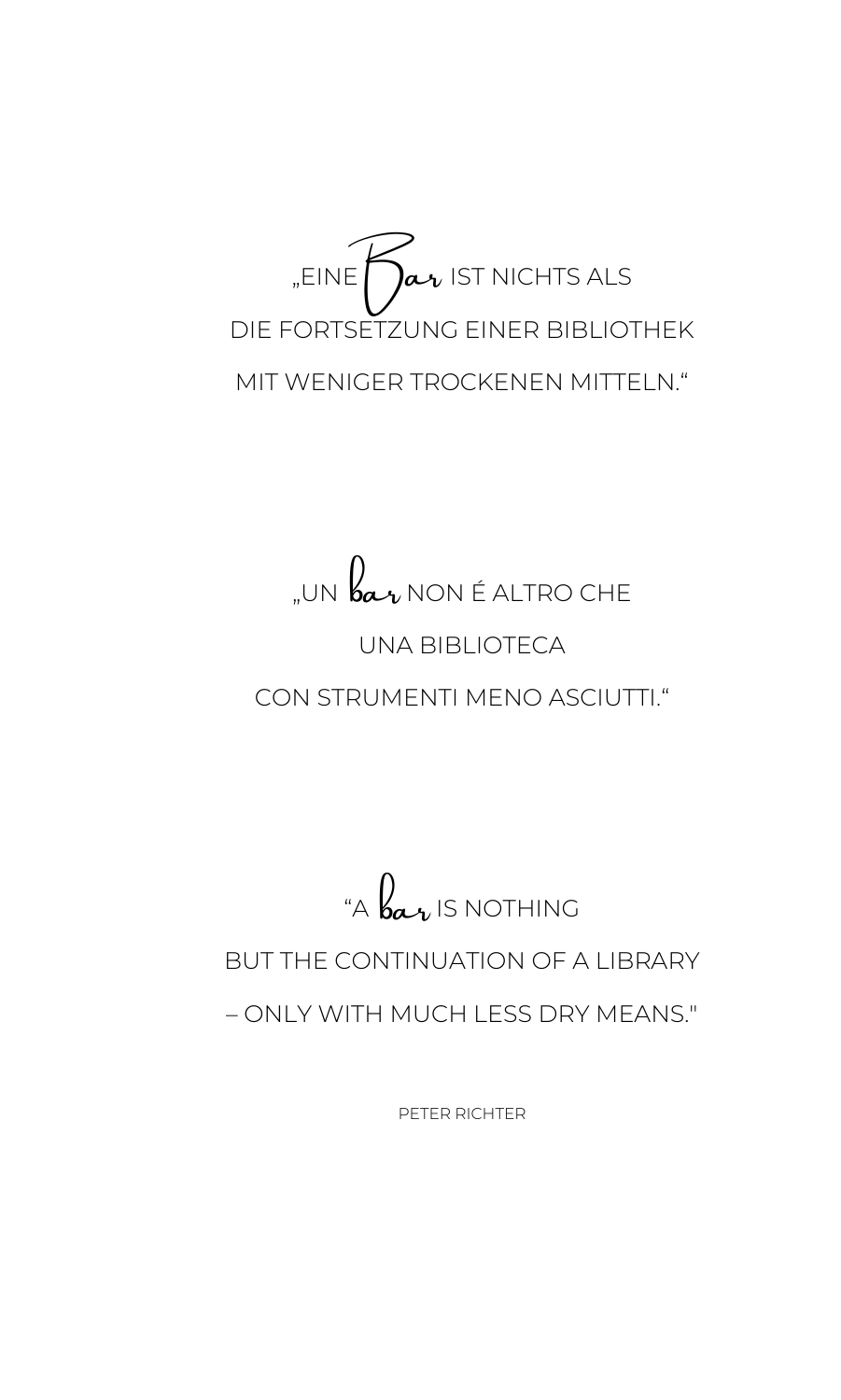Table of contents

 $1$  ALL ABOUT  $\bigcap$  peritiff

| Aperitif cocktail selection                                                | 5 |
|----------------------------------------------------------------------------|---|
| (Hugo, Spritz etc.)                                                        |   |
| Before dinner cocktails                                                    | 5 |
| (Americano, Campari Orange & Co.)                                          |   |
| Classic aperitifs                                                          | 6 |
| Offene Schaumweine   vini spumanti a calice   sparkling wines by the glass |   |
| Sherrys, Port, Lillet & Vermouths                                          |   |
| Beer & Craft beer selection                                                | 7 |
| Bierauswahl   selezione di birra                                           |   |
| Wines by the glass                                                         | 8 |
| Offene Weine   vini a bicchiere                                            |   |
| Negroni time                                                               | 8 |
| Some nice Negroni variations                                               |   |
|                                                                            |   |

2 AFTER YOUR MEAL 2 Jigestion drinks 9

| Classic digestifs/Kräuterliköre/Amari<br>(Ramazotti, Braulio etc.) | 10 |
|--------------------------------------------------------------------|----|
| <b>Handcrafted liqueurs</b>                                        | 10 |
| handwerkliche Liköre   liquori artigianali                         |    |
| Liqueurs                                                           | 10 |
| Liköre   liquori                                                   |    |
| Grappa/acquavite                                                   | וו |
| Grappa & Obstbrände                                                |    |
| After dinner cocktail selection                                    | 12 |
| (Alexander, White Russian & Co.)                                   |    |
| Coffee and hot beverages                                           | 12 |
| Kaffee und Heißgetränke   Caffè e bevande calde                    |    |
| High quality tea & infusions                                       | 13 |
| Hochwertige Tees   tisane alta qualitá                             |    |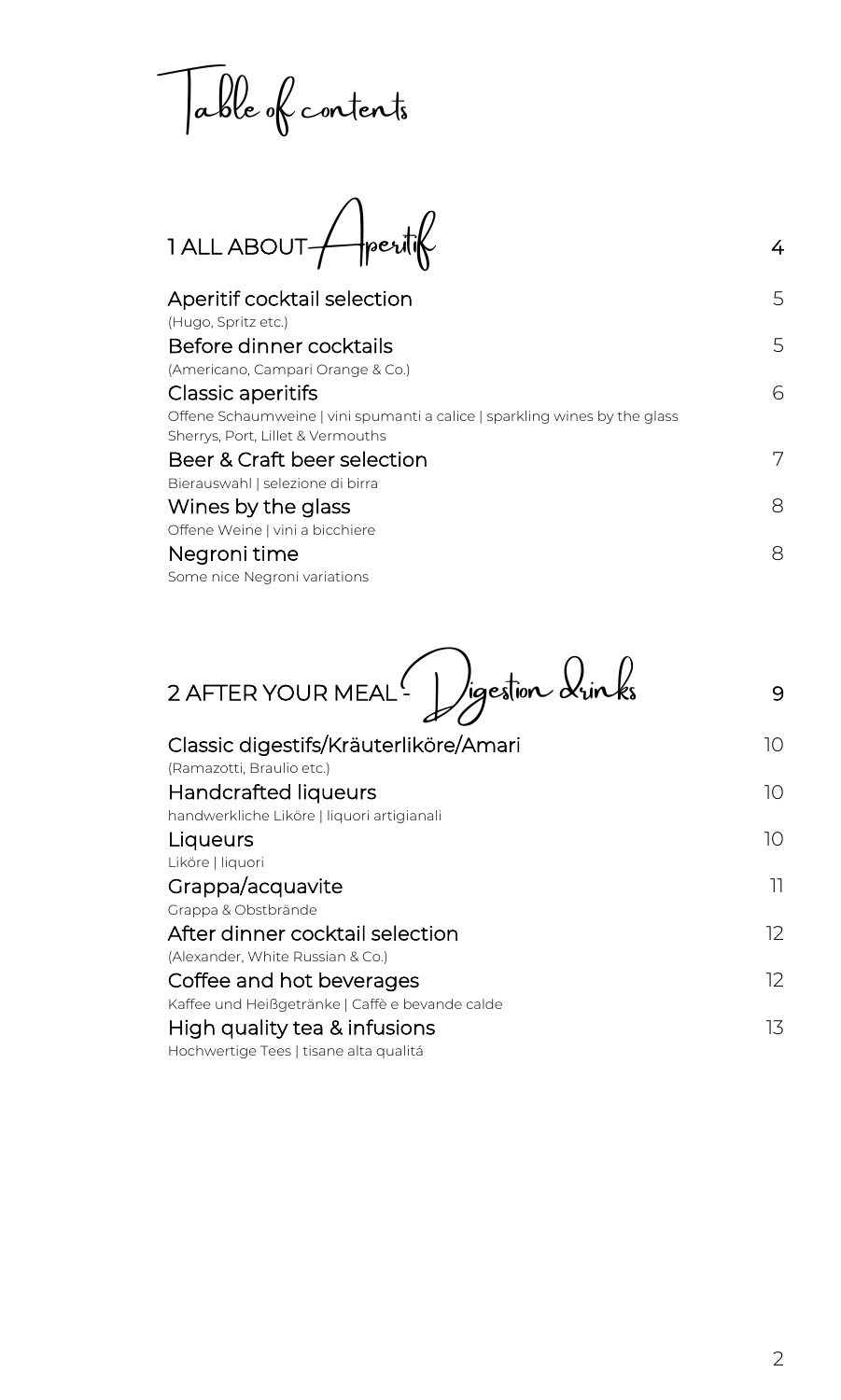$3\sqrt{M}$ ater, Juices & NON-ALCOHOLIC DRINKS 14

Mineral water 15 Mineralwasser | acqua minerale

**Juices** 15 Säfte | succhi Lemonades and the contract of the contract of the contract of the contract of the contract of the contract of the contract of the contract of the contract of the contract of the contract of the contract of the contract of Limonaden | limonate Soft Cocktails 16

 $4\pi i\pi i\sin\theta\cos\theta$  ocktails 17

| Element signature cocktails                         | 18 |
|-----------------------------------------------------|----|
| Signature drinks & drinks with homemade ingredients | 19 |
| Vodka selection & cocktails                         | 20 |
| Tequila/Mezcal selection & cocktails                | 20 |
| Gin selection & Gin & Tonic's                       | 21 |
| Gin cocktails                                       | 22 |
| Rum selection & cocktails                           | フフ |
| Whisky selection & cocktails                        | 23 |
|                                                     |    |



Brandy Cognac Armagnac Calvados Pisco Absinth Sake

5 (*jgar* SELECTION 25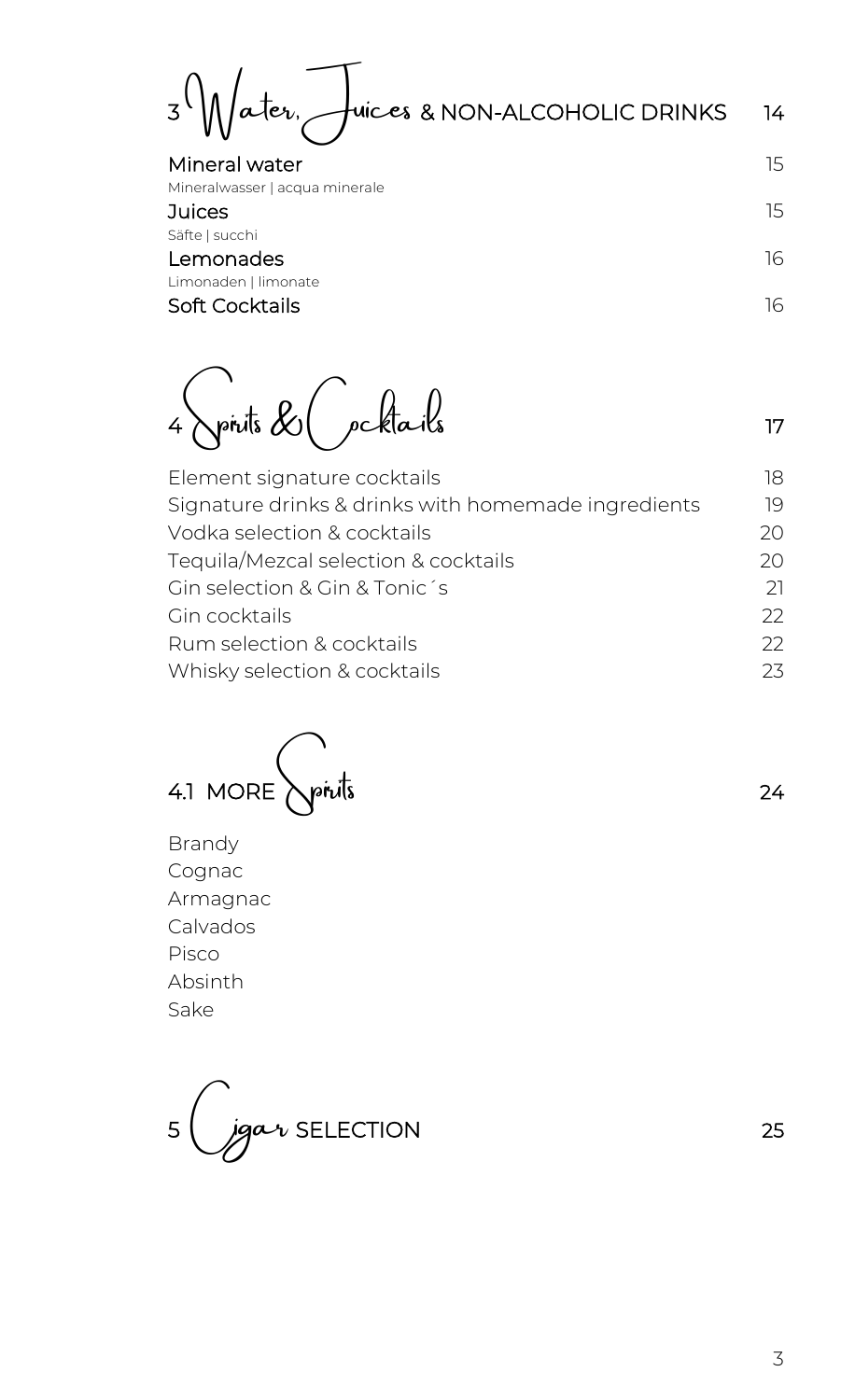1 ALL ABOUT / peritif

### "HUGO"

Wussten Sie, dass Hugo ursprünglich aus Südtirol stammt? Roland Gruber, ein Bartender aus Naturns hat ihn 2005 das erste Mal gemixt!

Lo sapevate che il cocktail Hugo è nato in Alto Adige? Lo ha creato nel 2005 Roland Gruber, un bartender di Naturno.

Did you know that the popular cocktail Hugo is originally from South Tyrol? Roland Gruber, a crafty bartender from Naturno/Naturns invented it in 2005.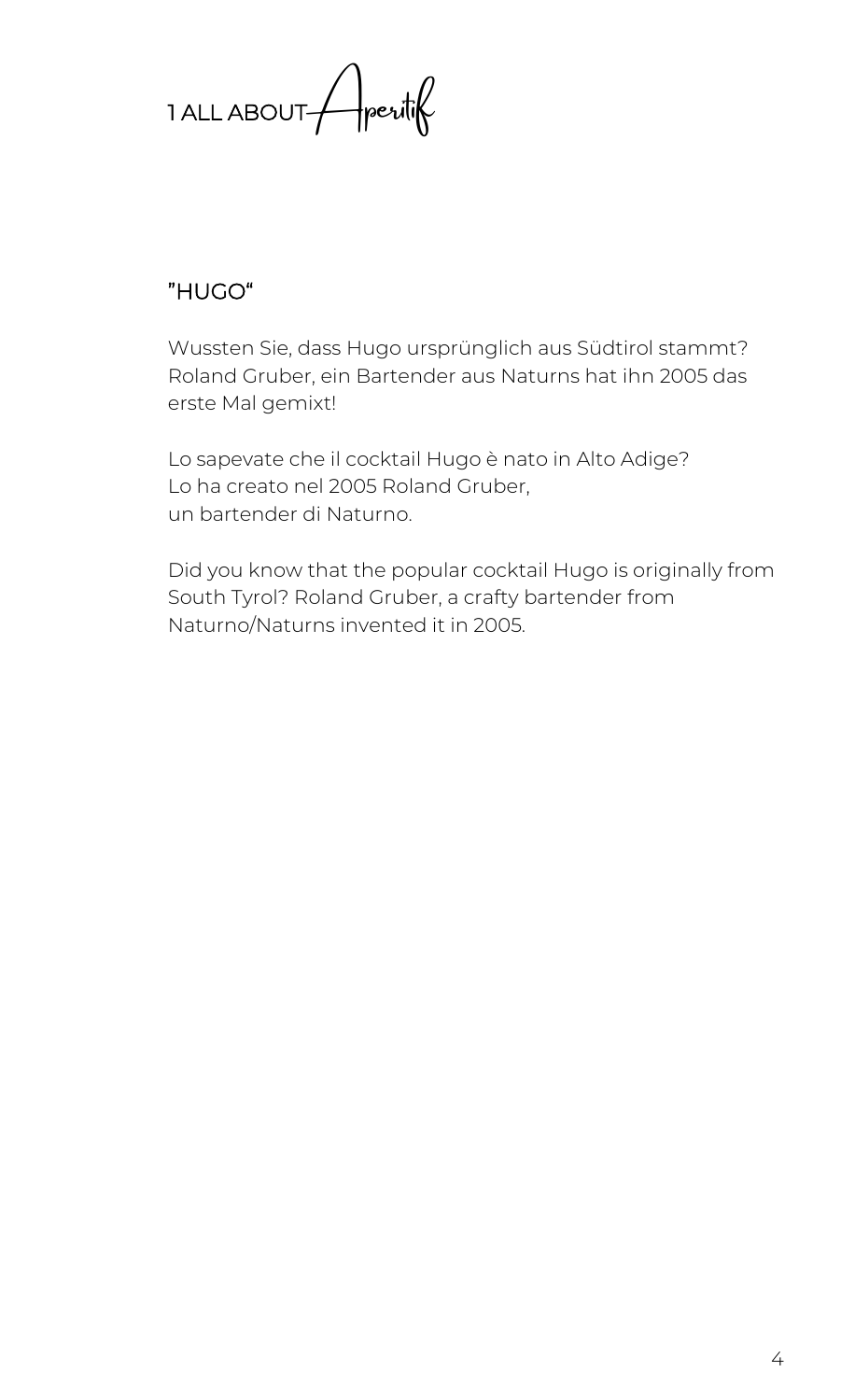Aperitif COCKTAIL SELECTION

| Hugo "Tesitin"<br>/ Elderflower, lime, maracuja, Prosecco<br><b>Tesitin's Alpen Aperitif</b><br>Fresh strawberries, strawberry syrup, Prosecco / | 6,70<br>6,70 |
|--------------------------------------------------------------------------------------------------------------------------------------------------|--------------|
| <b>Aperol Spritz</b>                                                                                                                             | 6,20         |
| / Aperol, Prosecco<br>Pink Aperol                                                                                                                | 6,20         |
| Aperol, Grapefruit Lemonade<br>Aperolino                                                                                                         | 6,80         |
| / Aperol, Gin, fresh lime juice, Prosecco<br>Aperol Barman's Style<br>/ Aperol, fresh orange & lime juice, ginger, caramell                      | 7,50         |
| Hugo                                                                                                                                             | 6,20         |
| / Elderflower, Prosecco<br>Bruno                                                                                                                 | 6,20         |
| / Basil, lime, Prosecco                                                                                                                          |              |
| Inge<br>/ Ginger, Prosecco                                                                                                                       | 6,20         |
| Campari Soda                                                                                                                                     | 4,70         |
| / Campari bitter, soda<br>Prosecco-Rose Lemonade                                                                                                 | 6,20         |
| / Prosecco, Rose lemonade<br>Rosi                                                                                                                | 7,50         |
| / Martini white, Rose lemonade                                                                                                                   |              |
| Lillet "la vie en rose"                                                                                                                          | 7,50         |
| Lillet white, Rose lemonade /<br>Lillet "Wild Berry"                                                                                             | 7,50         |
| / Lillet white, Schweppes Wild Berry                                                                                                             |              |
| Kir                                                                                                                                              | 5,70         |
| / Creme de cassis, Prosecco                                                                                                                      |              |
| Kir Royal<br>/ Creme de cassis, Champagner                                                                                                       | 16,00        |
|                                                                                                                                                  |              |

Before dinner COCKTAIL SELECTION

| Americano                                           | 7.70 |
|-----------------------------------------------------|------|
| / Campari bitter, Vermouth red, Soda                |      |
| Campari Orange                                      | 8.20 |
| / Campari Bitter, fresh orange juice                |      |
| Martini Dry Cocktail                                | 8.70 |
| / Gin, Dry Vermouth                                 |      |
| <b>Red Lion</b>                                     | 920  |
| Gin, Grand Marnier, orange & lemon juice, Grenadine |      |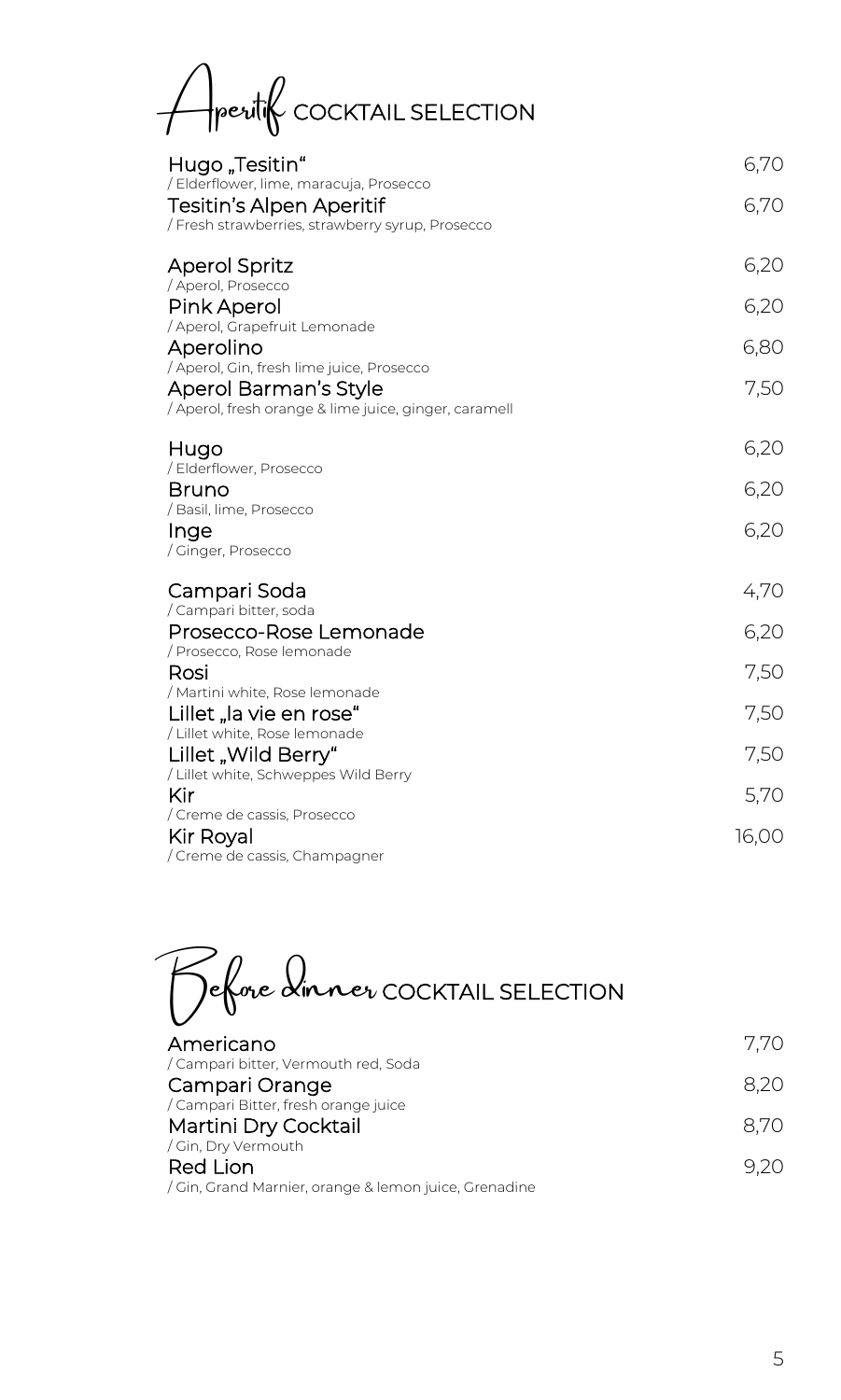CLASSIC Aperitifs

| Sanbitter white<br>Crodino                                                                                                                                                                                                                                                      |                                    | 3,90<br>3,90                                                 |
|---------------------------------------------------------------------------------------------------------------------------------------------------------------------------------------------------------------------------------------------------------------------------------|------------------------------------|--------------------------------------------------------------|
| <b>Prosecco</b> Glas   bicchiere   glass<br>Carmina Loggia - extra dry<br><b>Franciacorta</b> Glas   bicchiere   glass                                                                                                                                                          |                                    | 4,80<br>12,00                                                |
| Ca' del Bosco<br>Champagner Glas   bicchiere   glass<br><b>Billecart Salmon</b>                                                                                                                                                                                                 |                                    | 15,00                                                        |
| Martini white/red/dry<br>Noilly Prat dry<br><b>Vermouth Lustau Rosso red</b><br><b>Vermouth weiß GW Roner</b> (South Tyrol) white<br><b>Vermouth Vergano red</b><br>Martini riserva speciale rubino<br><b>Antica Formula Vermouth red</b><br>Zu Plun Vermouth (South Tyrol) red |                                    | 5,00<br>5,90<br>6,90<br>7,90<br>7,90<br>7,90<br>8,50<br>9,80 |
| <b>Portwine Sandeman red/white</b><br>"Portwein" PIPA XVII Glögglhof Südtirol                                                                                                                                                                                                   | 5 <sub>cl</sub><br>5 <sub>cl</sub> | 5,00<br>10,00                                                |
| <b>Sherry Tio Pepe dry</b><br>Sherry W&H Don Zoilo 12 years extra sweet<br><b>Sherry East India Solera Lustau sweet</b>                                                                                                                                                         | 10 <sub>cl</sub><br>10 cl<br>10 cl | 5,00<br>7,50<br>8,50                                         |
| Campari Bitter                                                                                                                                                                                                                                                                  |                                    | 4,50                                                         |

Negroni TIME

| 8.70  |
|-------|
|       |
| 9.30  |
|       |
| 9.80  |
|       |
| 11.00 |
|       |
| 12.00 |
|       |
|       |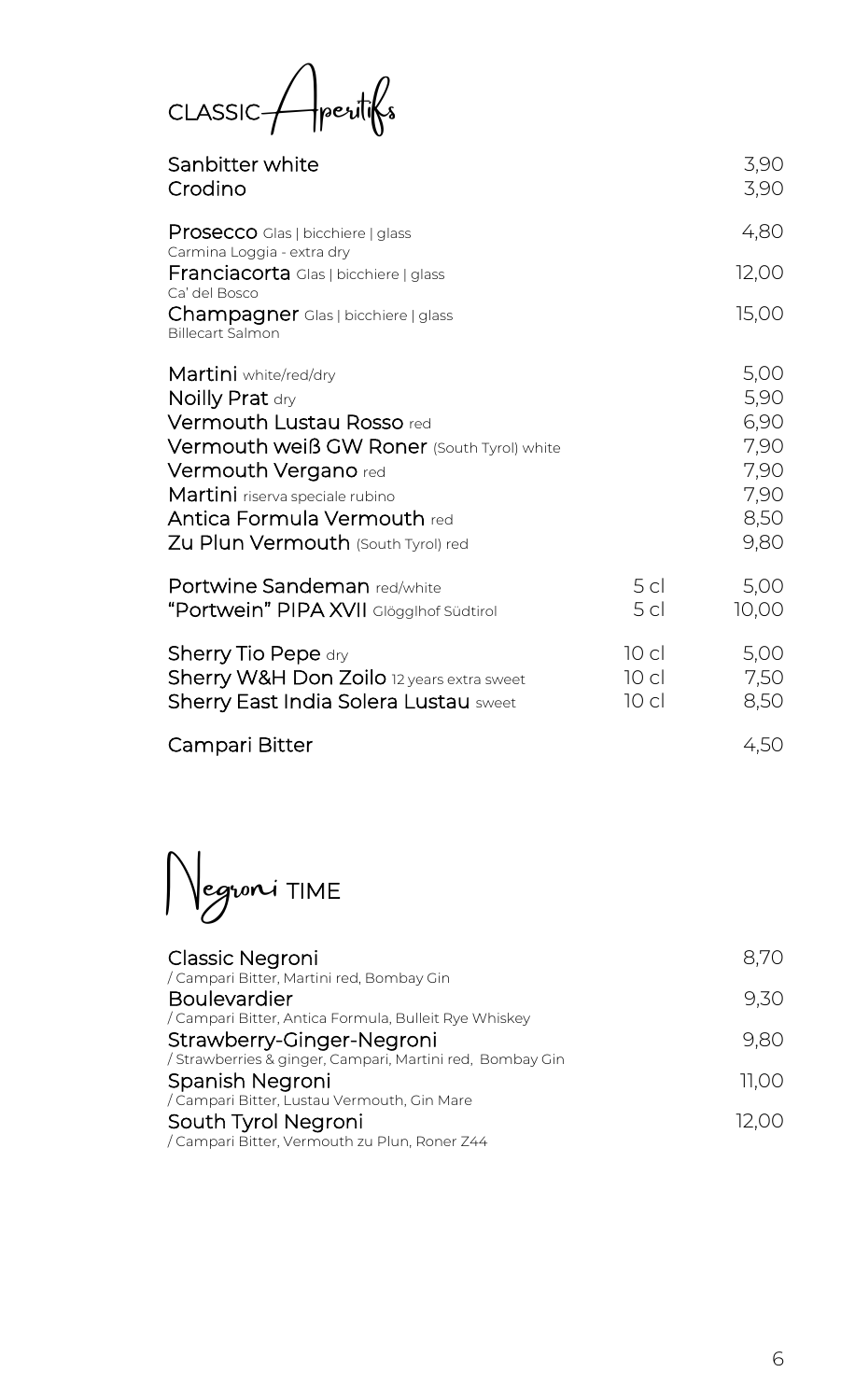# $\bigcap^{\infty}$ eer SELECTION

| Forst Pils 0,2 I vom Fass   dal barile   from the barrel                           | 3,00 |
|------------------------------------------------------------------------------------|------|
| Forst Pils 0,4 I vom Fass   dal barile   from the barrel                           | 5,30 |
| Batzen Vienna 0,3 I vom Fass   dal barile   from the barrel                        | 4,80 |
| Batzen Vienna 0,5 I vom Fass   dal barile   from the barrel                        | 6,30 |
| Radler 0,2 l                                                                       | 3,00 |
| Radler 0.4                                                                         | 5,30 |
| Schneider Weiße   lievito   yeast 0,3 l<br>vom Fass   dal barile   from the barrel | 4,80 |
| Schneider Weiße   lievito   yeast 0,5 l                                            | 6,30 |
| vom Fass   dal barile   from the barrel<br>Bier der Saison 0,3   Batzen dunkel     | 4,80 |
| 0,5 Batzen dunkel                                                                  | 6,30 |
| Franziskaner dunkles Hefe   scura al lievito                                       |      |
| dark yeast 0,5 l                                                                   | 6,30 |
| Free'dl 0,33   alkoholfrei   senza alcool   no alcohol                             | 4,60 |
| Lammsbräu 0,33   alkoholfrei   senza alcool   no alcohol                           | 4,60 |
| Franziskaner Hefe 0,5   alkoholfrei   senza alcool   no alcohol                    | 6,30 |
| Lammsbräu 0,33   glutenfrei   senza glutine   gluten free                          | 4.60 |

Craft beer SELECTION

| Löschzwerg 0,33   Lager/Helles<br>Schimpfle Brauerei - Bayern, Germany           | 3.50 |
|----------------------------------------------------------------------------------|------|
| Übersee Hopfen 0,33   Indian Pale Ale<br>Inselbrauerei - Rügen, Germany          | 5.50 |
| Sierra Nevada 0,33   American Pale Ale<br>Sierra Nevada Brewing Company, USA     | 4.50 |
| Circle like a Square 0,44 Berliner Weisse<br>Finix Brewing, Pfalzen, South Tyrol |      |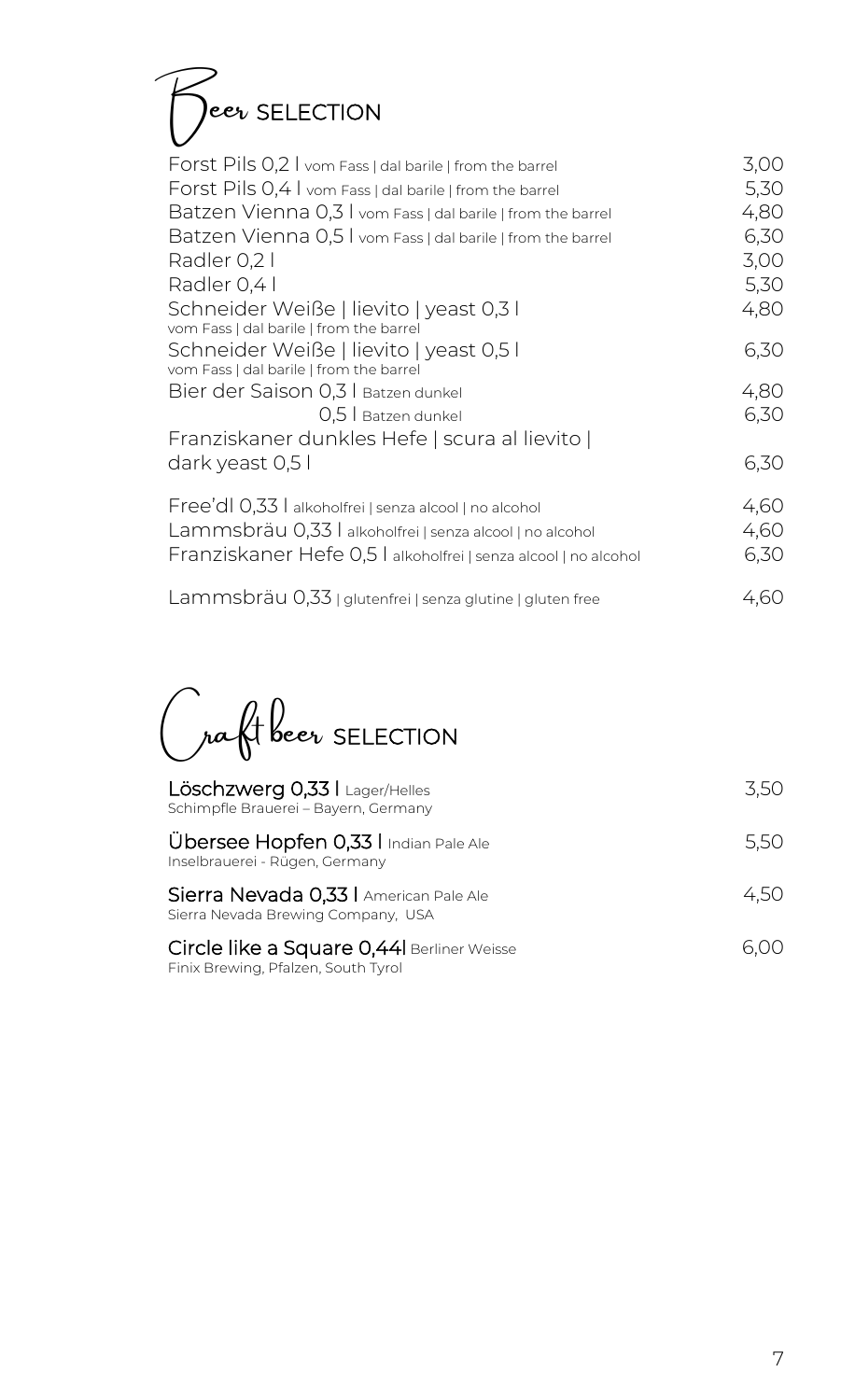Wines BY THE GLASS

#### Weißweine | vini bianchi | white wines

| 1/8 Weißburgunder Schulthauser st. Michael<br>1/8 Chardonnay Alois Lageder<br>1/8 Pinot Grigio Puiten schreckbichl<br>1/8 Gewürztraminer Selida Tramin                                                                                                            | 4,90<br>5,00<br>5,10<br>5,10                 |
|-------------------------------------------------------------------------------------------------------------------------------------------------------------------------------------------------------------------------------------------------------------------|----------------------------------------------|
| 1/8 Sauvignon Prail schreckbichl<br>1/8 Kerner Pacherhof                                                                                                                                                                                                          | 5,40<br>5,80                                 |
| <u>Rosèwein   vino rosato   rosé wine</u><br>1/8 Lagrein Kretzer Muri Gries                                                                                                                                                                                       | 5,20                                         |
| Rotweine   vini rossi   red wine<br>1/8 St. Magdalener Nobilis obermoser<br>1/8 Lagrein Baron Eyrl Collection Gries<br>1/8 Blauburgunder Glen Castelfeder<br>1/8 Cabernet Ris. Alois Lageder<br>1/8 Merlot Ris. Siebeneich schreckbichl<br>1/8 Le Volte Ornellaia | 5,20<br>5,40<br>5,80<br>5,90<br>6,20<br>6,20 |
| 1 Glas Dessertwein nach Wahl<br>1 bicchiere di vino dolce a scelta<br>I glass of dessert wine of your choice                                                                                                                                                      | $ab$   da   from $8,00$                      |

Unser Serviceteam berät Sie gerne – il nostro staff Vi consiglia con piacere – our service-team will be happy to advise you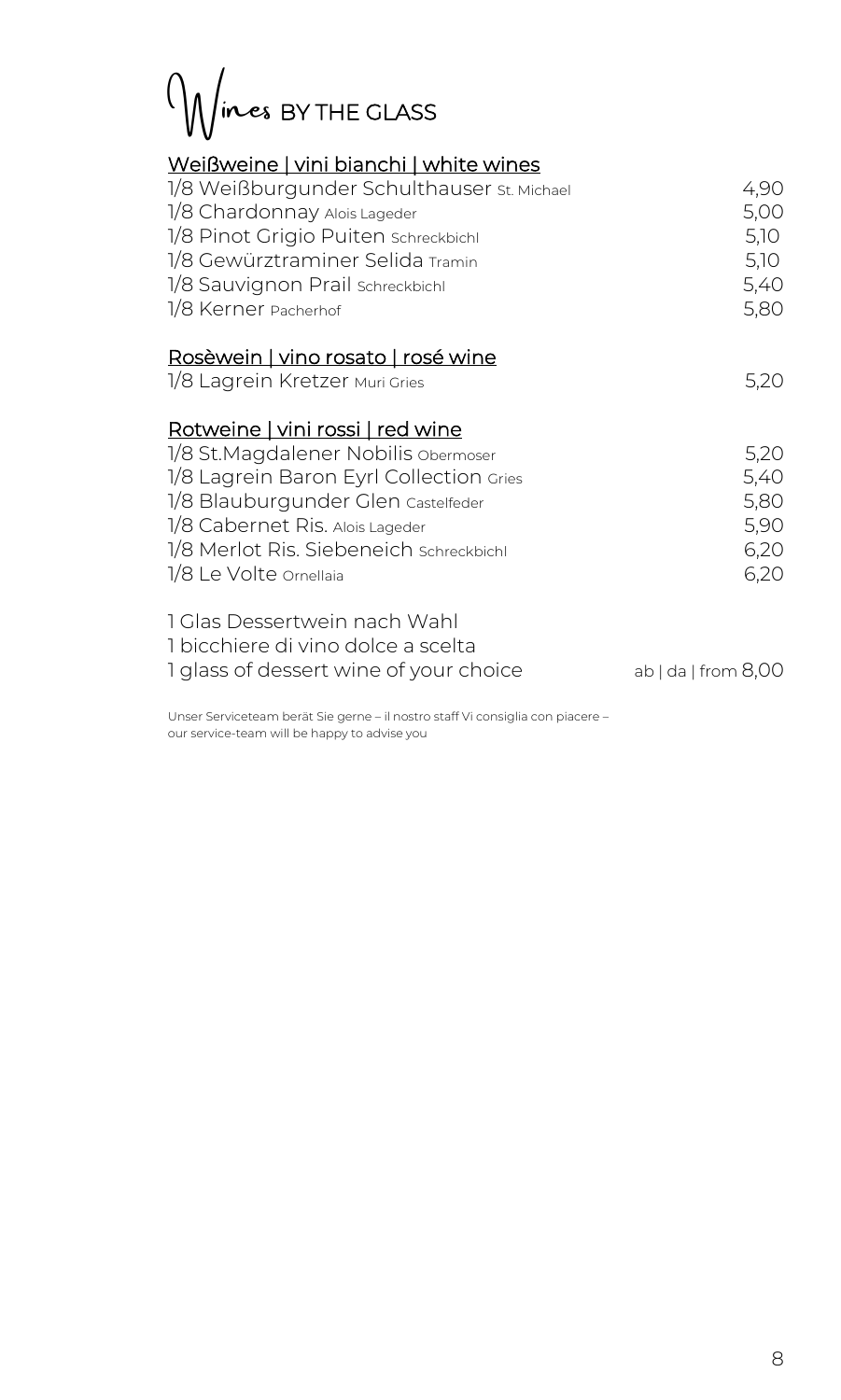

## "AMARO"

Amari sind italienische Halbbitter-Liköre, die aus einem Basisalkohol mit Aromen, Zucker oder natürlichen Süßstoffen hergestellt werden. Im Unterschied zu den Vollbittern ist der Zuckergehalt höher.

I classici amari sono i liquori italiani semi-amari, prodotti con base alcolica e aromi, zucchero o dolcificanti naturali. La differenza tra semi-amari e amari, è il più alto contenuto di zucchero nei semi-amari.

Amaro is an Italian half-bitter digestivo liqueur flavoured with herbs and roots. The sugar content of half-bitter amari is typically higher than that of bitters.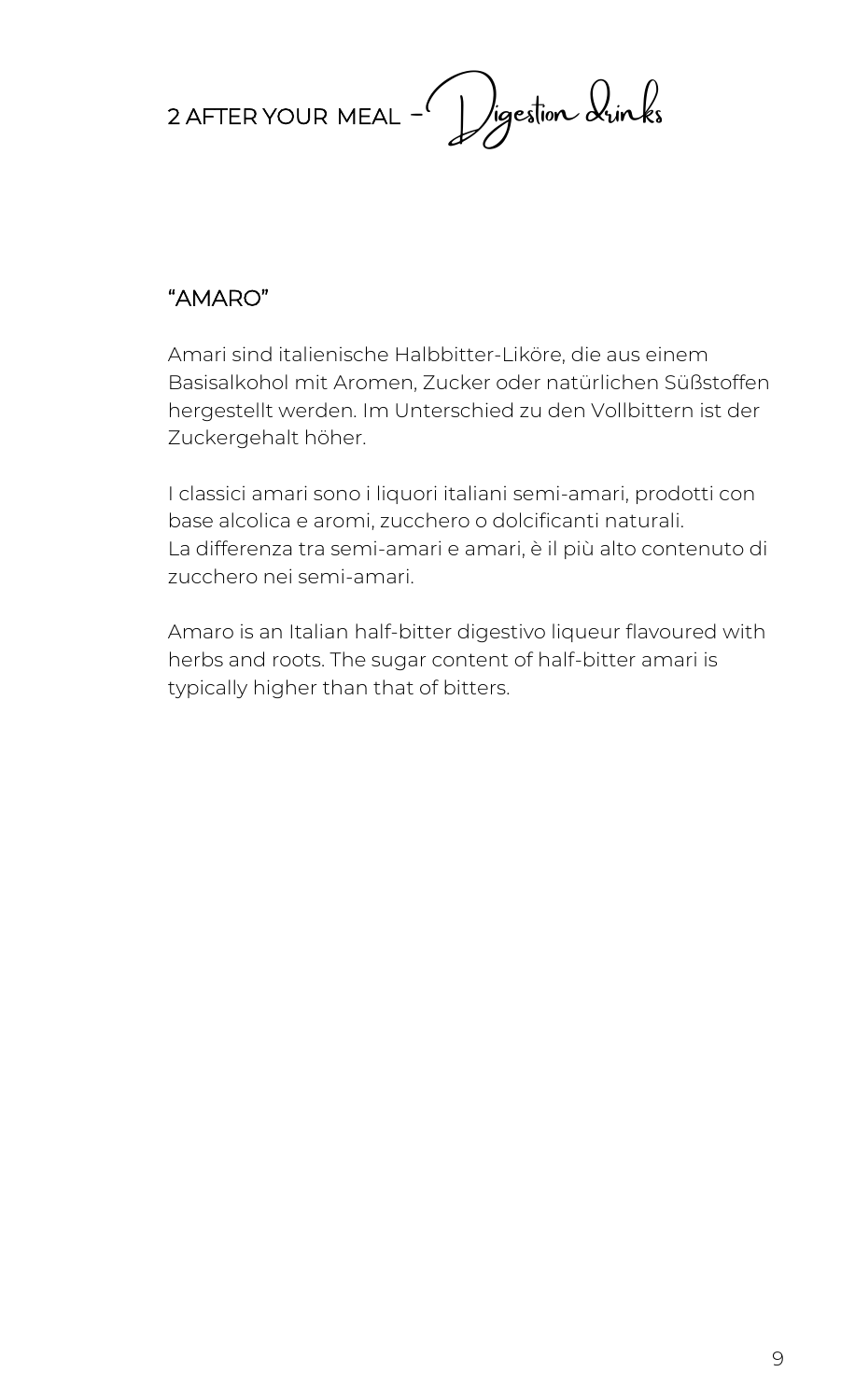CLASSIC Digestifs

| Averna                                                | 4,40 |
|-------------------------------------------------------|------|
| Cynar                                                 | 4,40 |
| <b>Braulio</b>                                        | 4,40 |
| Montenegro                                            | 4,40 |
| Ramazotti                                             | 4,40 |
| Fernet Branca – Branca Menta                          | 4,40 |
| Jägermeister                                          | 4,40 |
| Alpestre                                              | 4,40 |
| Waldkräuterbitter   amaro d'erbe   herbs Unterthurner | 4,40 |
| Amaro del Capo                                        | 4,40 |
| Amaro Quintessenzia Nonino                            | 5,80 |
| Jägermeister Manifest                                 | 7.00 |

HANDCRAFTED **Jiqueurs** | 4 cl

| Brennnessel Villa Laviosa Terlan              | 6,00 |
|-----------------------------------------------|------|
| Waldmeister villa Laviosa Terlan              | 6,00 |
| Heumäher Lerchnhof Olang                      | 6,50 |
| Zirmila   cirmolo   stone pine seppila        | 7,00 |
| Alpenhigh   fieno alpino   alpine hay seppila | 7,00 |
| Enzian   genziana   gentian seppila           | 7,00 |
| Haselmaus   nocciola   hazelnut seppila       | 7,00 |
| Alpenelixier   erbe   herbs seppila           | 7,00 |
| A Bierl Seppila                               | 7,00 |
| Zirbelkiefer Bergila Issing                   | 8,30 |
| Latschenkiefer Regiohof Gsies                 | 8,30 |
|                                               |      |

 $\int$ iqueurs  $|4 c|$ 

| Zwetschgenlikör   prugna   plum<br>Marillenlikör   albicocca   apricot<br>Eierlikör   liquore all'uovo   egg liqueur<br>Nusseler   nocciola   hazelnut<br>Limoncello<br>Sambuca<br>Amaretto di Saronno<br><b>Baileys</b><br>Drambuie<br>Cointreau<br><b>Grand Marnier</b> | Schwarzbeerenlikör   mirtillo   black berry | 4,40 |
|---------------------------------------------------------------------------------------------------------------------------------------------------------------------------------------------------------------------------------------------------------------------------|---------------------------------------------|------|
|                                                                                                                                                                                                                                                                           |                                             | 4,40 |
|                                                                                                                                                                                                                                                                           |                                             | 4,40 |
|                                                                                                                                                                                                                                                                           |                                             | 4,40 |
|                                                                                                                                                                                                                                                                           |                                             | 4,40 |
|                                                                                                                                                                                                                                                                           |                                             | 4,40 |
|                                                                                                                                                                                                                                                                           |                                             | 4,40 |
|                                                                                                                                                                                                                                                                           |                                             | 5,80 |
|                                                                                                                                                                                                                                                                           |                                             | 5,80 |
|                                                                                                                                                                                                                                                                           |                                             | 6,20 |
|                                                                                                                                                                                                                                                                           |                                             | 6,20 |
|                                                                                                                                                                                                                                                                           |                                             | 6,80 |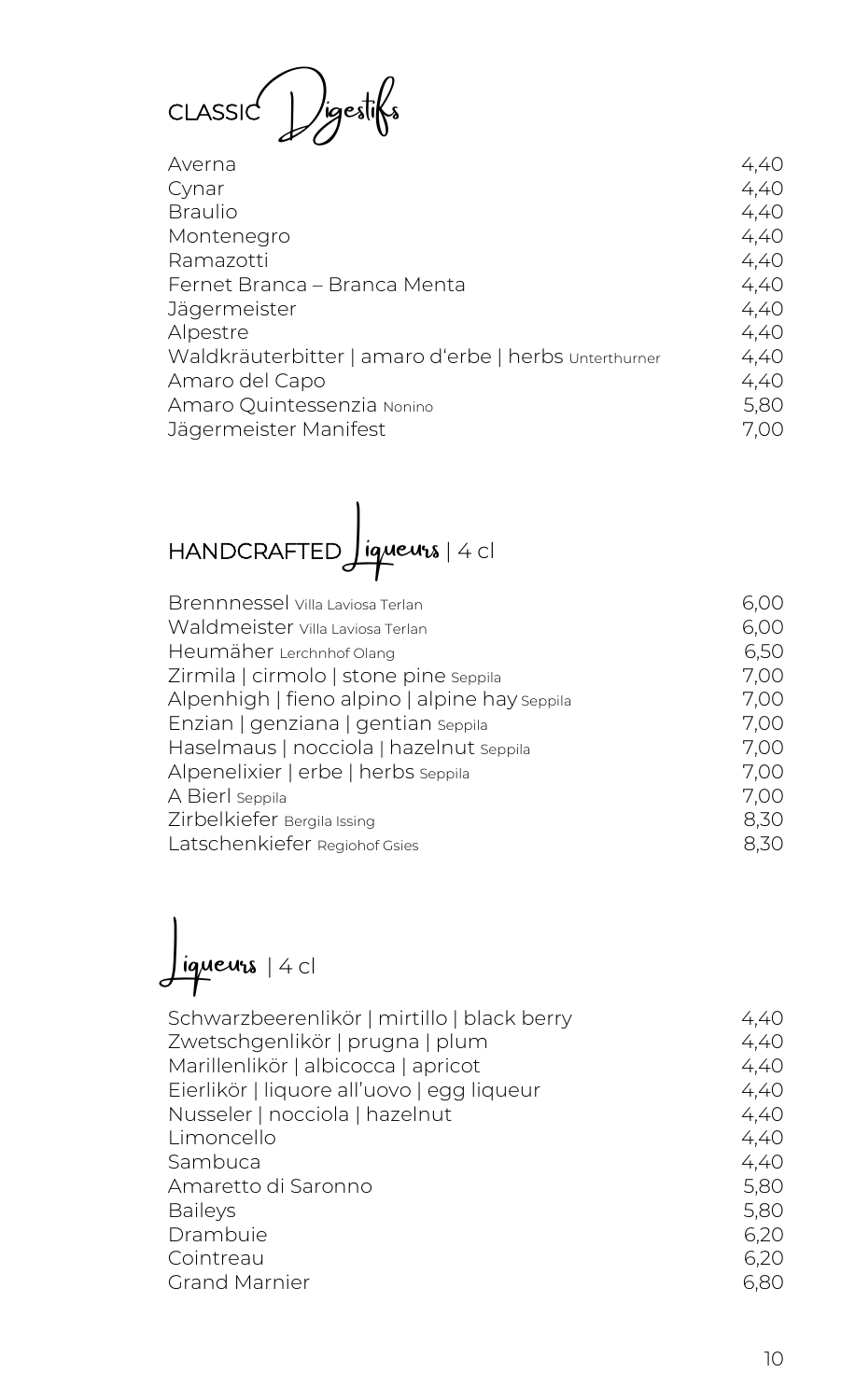Grappa | 4 cl

| Bauernschnaps - Roner                     | 4,50  |
|-------------------------------------------|-------|
| Grappa Morbida - Roner                    | 4,80  |
| Grappa Morbida Ambra Magnum - Roner       | 9,00  |
| Grappa Chardonnay - Roner                 | 6,50  |
| Grappa Muskateller - Roner                | 6,50  |
| Grappa Gewürztraminer - Roner             | 6,50  |
| Grappa Lagrein Gran Classe - Walcher      | 7,50  |
| Grappa Blauburgunder - St. Urban          | 9,50  |
| Grappa Kerner - Knöspele                  | 7,80  |
| Grappa Barrique - Knöspele                | 7,80  |
| Grappa Weißburgunder invecchiata - Roner  | 8,00  |
| Grappa Lagrein riserva - Roner            | 12,50 |
| Grappa Gewürztraminer ris.- Roner         | 12,50 |
| Grappa Cabernet riserva - Roner           | 12,50 |
| Grappa Abbagnac - Neustift/Novacella      | 7,30  |
| Grappa Prime Uve - Bonaventura Maschio    | 7,30  |
| Grappa Prosecco - Villa Sandi             | 7,80  |
| Grappa Tignanello - Antinori              | 11,50 |
| Grappa Ornellaia - Eligo                  | 14,50 |
| Grappa Berta - Bric del Gaian             | 16,50 |
| Grappa Sassicaia - Jacopo Poli            | 17,00 |
| Grappa Nonino Picolit - Nonino            | 17,50 |
| Grappa Brunello - Il paradiso di Manfredi | 20,00 |
| Bierbrand St. Urban - st. Urban           | 20,00 |

Acquavite | 4 cl

| Kranewitter   ginepro   juniper - Roner                 | 4,50  |
|---------------------------------------------------------|-------|
| Gebirgsenzian - Unterthurner                            | 6,00  |
| Obstler - Psenner                                       | 4,50  |
| Williams - Unterthurner                                 | 6,50  |
| Williams - Plonhof                                      | 10,00 |
| Brombeere   mora   blackberry - Roner                   | 7,00  |
| Apfel-Zirm   mela-cirmolo   apple-stone pine - Knöspele | 8,00  |
| Marille   albicocca   apricot - Knöspele                | 8,00  |
| Himbeere   lamponi   raspberry - zu Plun                | 10,80 |
| Johannisbeere   ribes nero   cassis - Dr. Aichner       | 15,00 |
| Vogelbeere   sorba   rowan - Dr. Aichner                | 15,00 |
| Wildkirsche   amarene   wild cherry - Capovilla         | 16,00 |
| Pfirsich   pesche   peach - Capovilla                   | 16,50 |
| Quitte   mela cotogna   quince - Rochelt<br>2cl         | 21.00 |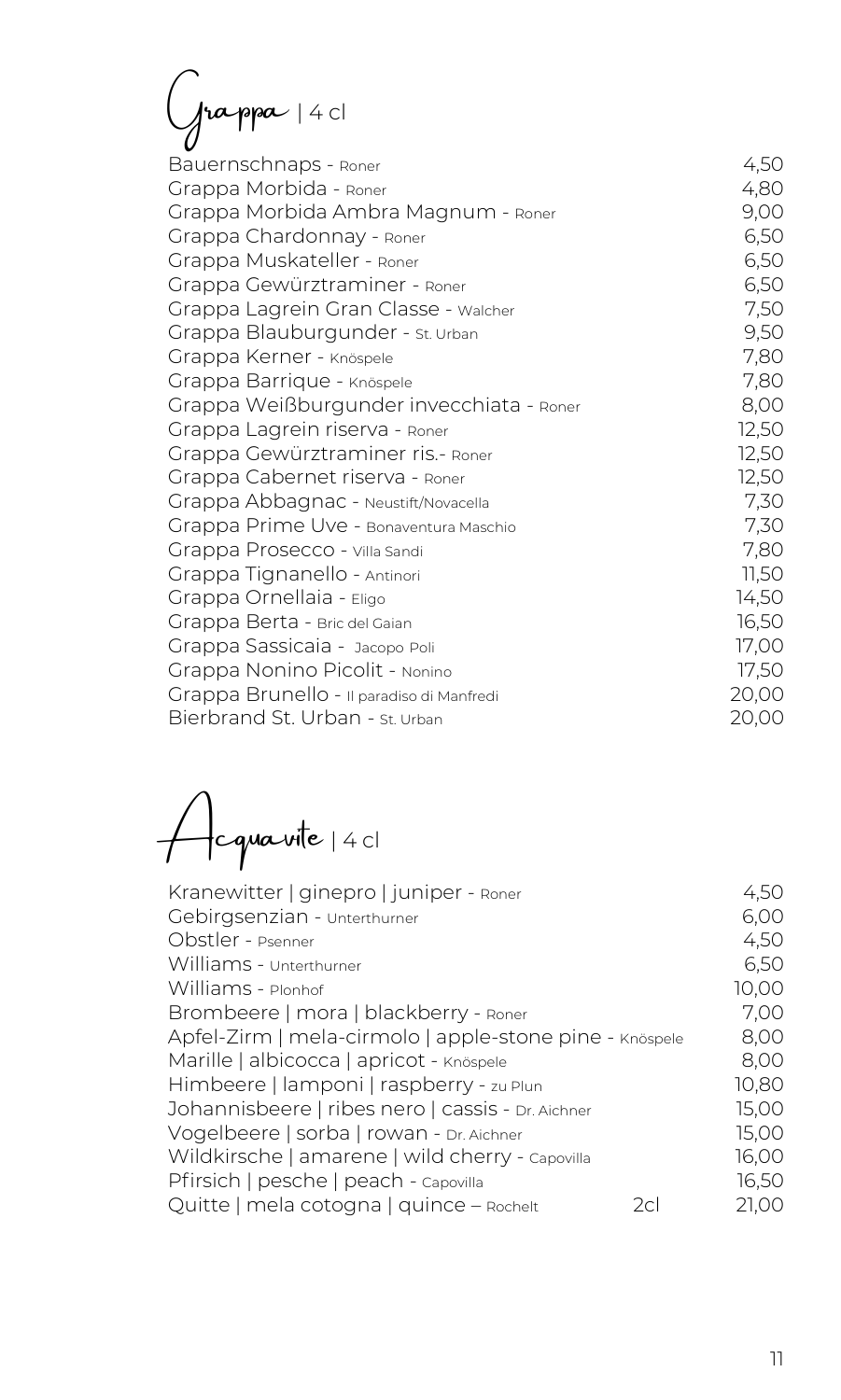After Dinner COCKTAIL SELECTION

| Grasshopper/After Eight                                           | 9.50 |
|-------------------------------------------------------------------|------|
| / Creme de menthe green, creme de cacao white, cream<br>Alexander | 9.50 |
| / Creme de cacao white, Brandy, cream                             |      |
| White Russian                                                     | 9.50 |
| / Vodka, Kahlua, cream                                            |      |
| Espresso Martini                                                  | 9.50 |
| / Vodka, Kahlua, Espresso, sugar                                  |      |

Coffee & hot beverages

| Espresso                                                                                                                                                               | 2,30                         |
|------------------------------------------------------------------------------------------------------------------------------------------------------------------------|------------------------------|
| Espresso dekoffeiniert   decaffeinato   decaffeinated                                                                                                                  | 2,30                         |
| Macchiato                                                                                                                                                              | 2,30                         |
| Macchiato dekoffeiniert   decaffeinato   decaffeinated                                                                                                                 | 2,30                         |
| Cappuccino                                                                                                                                                             | 3,30                         |
| Cappuccino dekoffeiniert   decaffeinato   decaffeinated                                                                                                                | 3,30                         |
| Tasse Kaffee   caffé americano   cup of coffee                                                                                                                         | 3,10                         |
| Tasse Kaffee mit Milch   caffè americano c. latte<br>Cup of coffee with milk<br>Latte Macchiato<br>Tasse Gerstekaffee   tazza caffè d'orzo   barley coffee<br>Corretto | 3,30<br>4,30<br>3,10<br>4,80 |
| Glas Milch   bicchiere di latte   glass of milk                                                                                                                        | 1,80                         |
| Kl. Schokolade   cioccolata pic.   small hot cioccolate                                                                                                                | 2,30                         |
| Gr. Schokolade   cioccolata gr.   large hot cioccolate                                                                                                                 | 3,30                         |
| Punch                                                                                                                                                                  | 4,30                         |
| Jagertee                                                                                                                                                               | 5,30                         |
| Tee mit Rum   té con rum   tea with rum                                                                                                                                | 4,80                         |
| Glühwein   vin brulé   mulled wine                                                                                                                                     | 4,80                         |
| Schneewittchen   Biancaneve   snow white                                                                                                                               | 4,80                         |
| Heiße Zitrone   limonata calda   hot lemonade                                                                                                                          | 3,80                         |
| Irish Coffee                                                                                                                                                           | 10,00                        |

Alle Heißgetränke können laktosefrei oder mit Mandel-, Soja-, Hafer- oder Reismilch serviert werden. Su richiesta tutte le bevande calde possono essere servite con latte a vostra scelta o latte senza lattosio. All hot beverages can be served with your preferred milk or lactose free.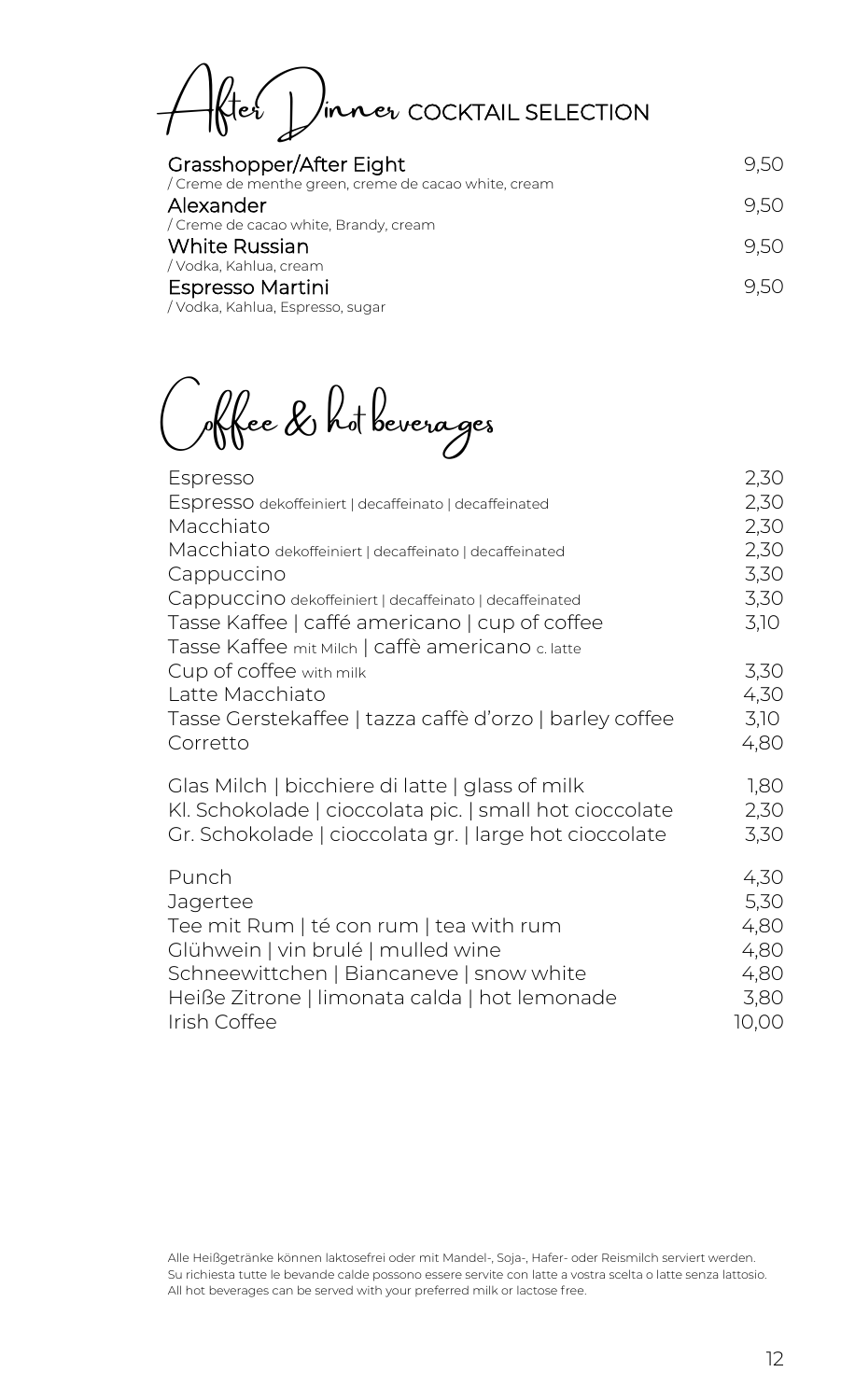$\vert$ eas  $\&$  HIGH QUALITY INFUSIONS

Tasse | tazza | cup 3,30 Kännchen | bricchetto | pot 5,30

Antacidid (Vitalis) Verdauungstee | tisana digestiva | digestive infusion Dolomiti Digestif (Vitalis) Verdauungstee | tisana digestiva | digestive infusion Almkräuter | erbe alpine | alpine herbs (Monthea) Bergkräuter | erbe di montagna | mountain herbs (Monthea) Pfefferminze | menta | minth (Monthea) Apfel | mela | apple (Monthea) Kamille | camomilla | camomille (Monthea) Rotbusch | rooibos (Monthea) Waldfrüchte | frutti di bosco | forest fruits (Monthea) Schwarztee | tè | tea – Darjeeling/Earl Grey (Monthea) Grüntee | tè verde | green tea - China Bio (Monthea)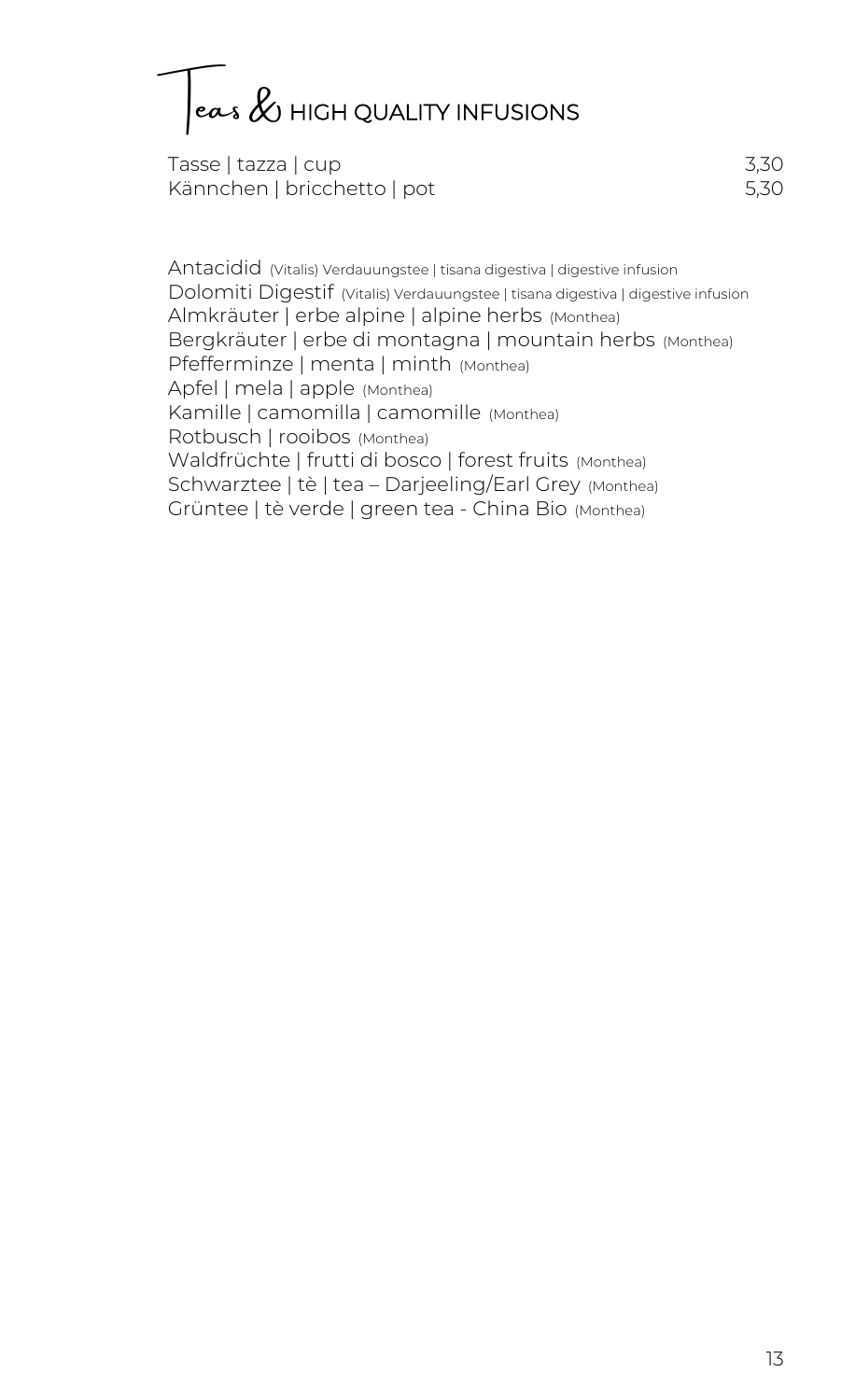3 Water, Juices & NON-ALCOHOLIC DRINKS

#### "KOHLENSÄURE"

Ende des 18. Jahrhunderts wurde es für die Menschen zunehmend bedeutsam, Wasser zu konservieren. Vor allem für die Kriegsmarine war frisches Wasser auf ihren langen Seereisen sehr wichtig. Der Chemiker und Apotheker Thomas Henry aus Manchester wusste 1773 als erster, Wasser mit Kohlensäure anzureichern und der deutsche Uhrmacher und Silberschmied Jacob Schweppe experimentierte 1780 und entwickelte ebenfalls ein solches Verfahren.

#### "ANIDRIDE CARBONICA"

Alla fine del diciottesimo secolo conservare l'acqua divenne sempre più importante.

Disporre di acqua fresca era diventato di importanza fondamentale soprattutto per la marina militare, impegnata in lunghi viaggi in mare. Nel 1773 Thomas Henry, chimico e farmacista di Manchester, fu il primo a immettere anidride carbonica nell'acqua potabile e nel 1780 l'orologiaio e argentiere tedesco Jacob Schweppe sperimento' e sviluppo' un procedimento simile.

#### "CARBONATION: SPARKLING BUBBLES"

Towards the end of the 18th century, being able to preserve water became an increasingly important matter: The navy in particular needed a way to keep water fresh on long journeys across the sea. Thomas Henry, a Manchester-based apothecary, was the first to manufacture carbonated water on a large scale in 1773, while in 1780 Johann Jacob Schweppe, a German-Swiss watchmaker and silversmith, experimented and also developed a process to produce and bottle carbonated mineral water.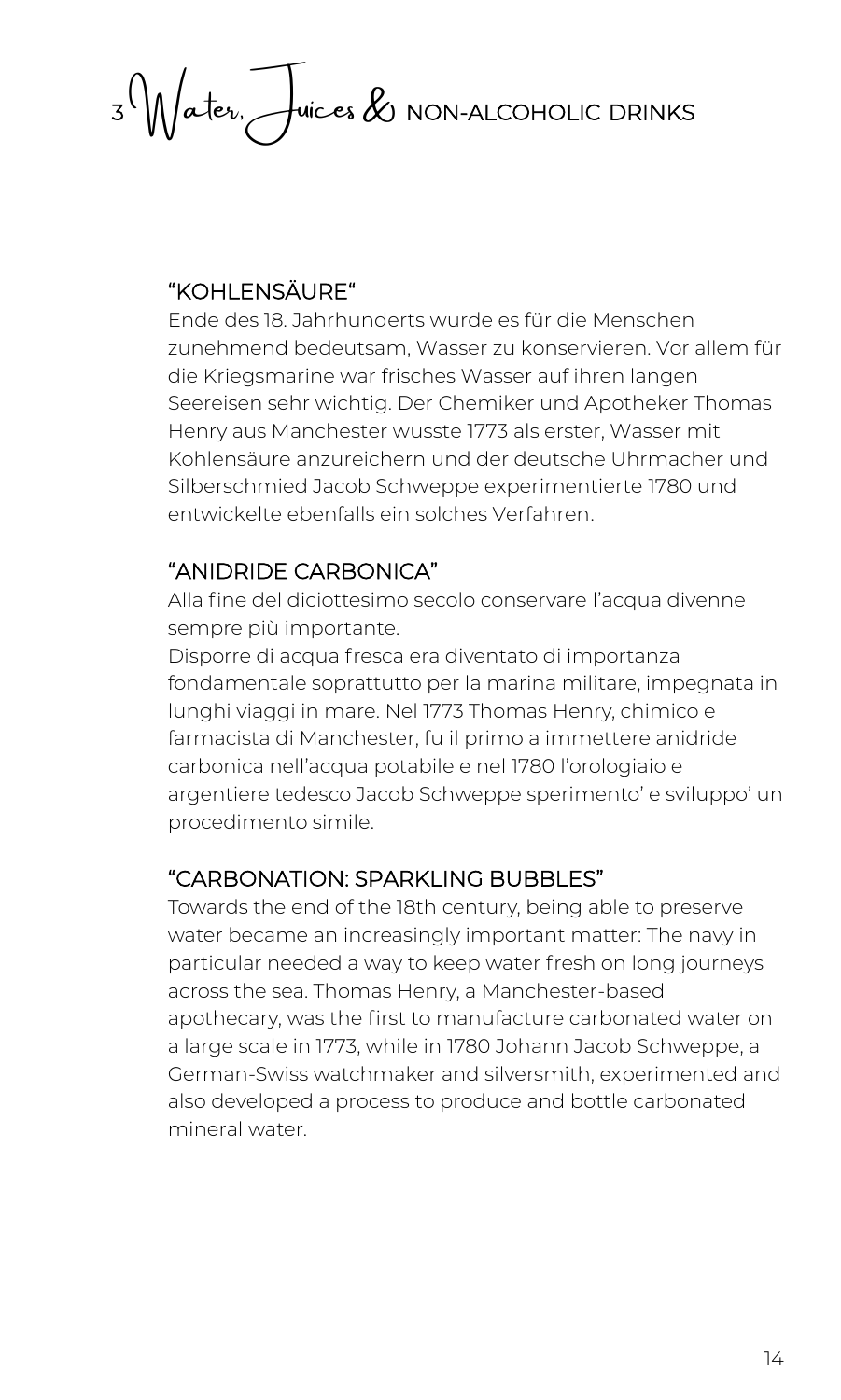Mineral water

| Plose Mineralwasser   acqua minerale 0,25 | 2,30 |
|-------------------------------------------|------|
| Plose Mineralwasser   acqua minerale 0,50 | 3.80 |
| Plose Mineralwasser   acqua minerale 0,75 | 4.80 |

Juices

| Orangensaft   succo d'arancia   orange 0,2 l<br>Apfelsaft   succo di mela   apple 0,2 l | 3,70<br>3,70 |
|-----------------------------------------------------------------------------------------|--------------|
| Ananassaft   succo d'ananas   pineapple 0,2 l                                           | 3,70         |
|                                                                                         | 3,70         |
| Traubensaft   uva   grape 0,2 l                                                         |              |
| Johannisbeersaft   ribes   currant 0,2 l                                                | 3,70         |
| Pfirsichsaft   pesca   peach 0,2 l                                                      | 3,70         |
| Aprikosensaft   albicocca   apricot 0,2 l                                               | 3,70         |
| Grapefruitsaft   pompelmo   grapefruit 0,2 l                                            | 3,70         |
| Birnensaft   pera   pear 0,2 l                                                          | 3,70         |
| Eistee Pfirsich   té freddo pesca   icetea peach 0,25 l                                 | 3,70         |
| Tomatensaft   pomodoro   tomato                                                         | 3,70         |
| Fruchtschorle   succo con acqua minerale                                                |              |
| juice with mineral water 0,2 l                                                          | 3,70         |
| Fruchtschorle   succo con acqua minerale                                                |              |
| juice with mineral water 0,4 l                                                          | 5,80         |
| Frisch gepresster Orangensaft   spremuta                                                |              |
| fresh pressed orange juice 0,2 l                                                        | 5.80         |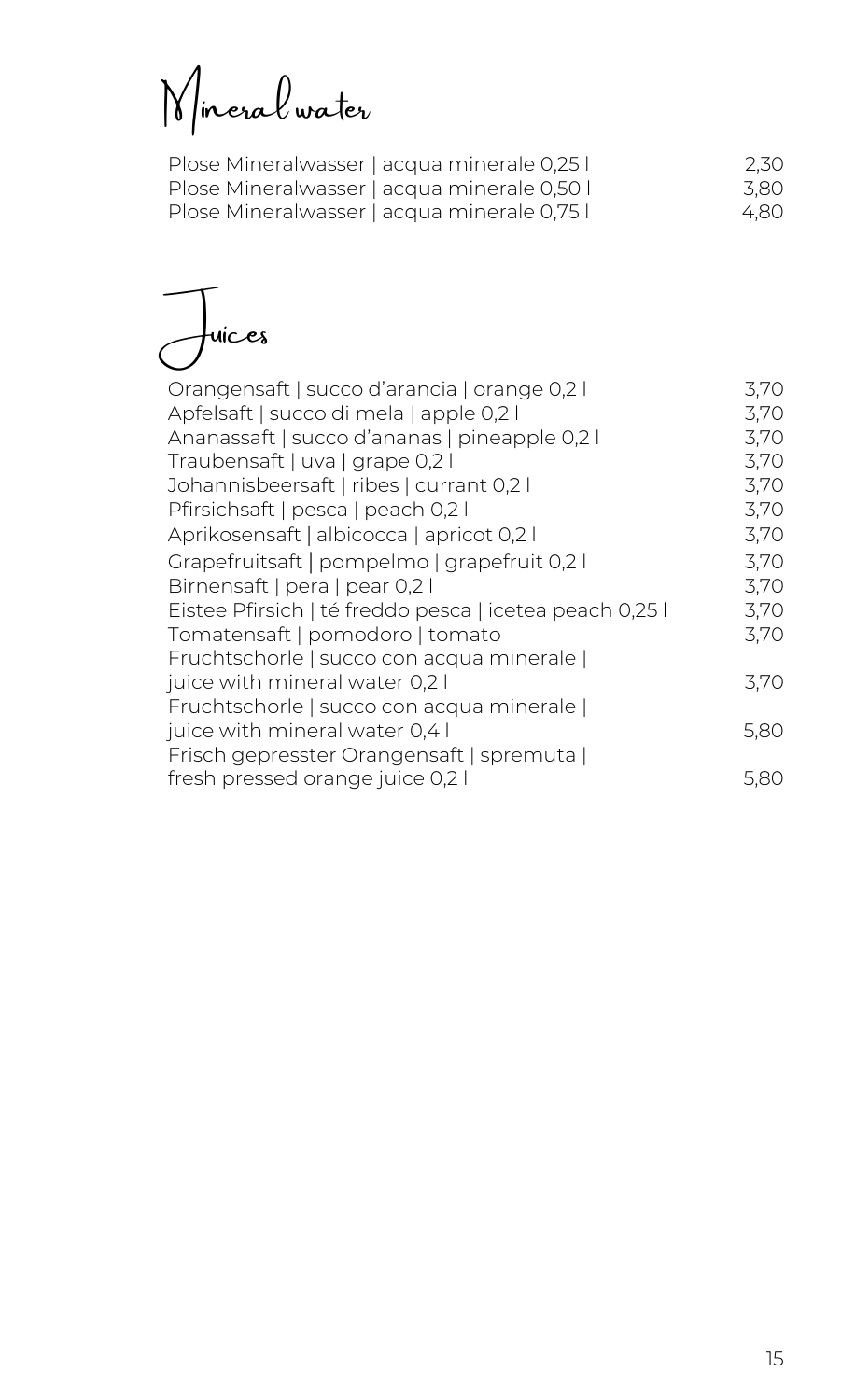Lemonades

| Zitronenlimonade   limonata  lemonade 0,2 l | 3,70 |
|---------------------------------------------|------|
| Fanta 0,2 l                                 | 3.70 |
| Coca Cola 0,2 l                             | 3,70 |
| Coca Cola zero 0,2 l                        | 3,70 |
| Spezi 0,21                                  | 3,70 |
| Schweppes Tonic, Lemon, Wild Berry 0,21     | 3,70 |
| Alpex Ginger Ale 0,2 l                      | 3,70 |
| 3 Cents Grapefruit Soda                     | 4,20 |
| Sprite 0,33 l                               | 4,30 |
| Fentimans Rosenlimonade 0,21                | 4,80 |
| Alpex Italian Tonic                         |      |

| Alpex Italian Torlic         | 4.ZV |
|------------------------------|------|
| 3 Cents Aegan Tonic          | 4.20 |
| Baladin Gusto Italiano Tonic | 4.40 |
| Thomas Henry Tonic           | 4.80 |
| Fentimans Tonic              | 5.20 |
| 1724 Tonic Water             | 5.40 |
|                              |      |

Soft Cocktails - NON ALCOHOLIC

| Teenage Hugo                                                    | 6,20  |
|-----------------------------------------------------------------|-------|
| / Elderflower, Sanbitter, mint, soda                            |       |
| Crodino Barman's Style                                          | 7,50  |
| / Crodino, orange & lime juice, ginger, caramell                |       |
| Florida                                                         | 8,00  |
| / Orange, pineapple, maracuja, lime, grenadine                  |       |
| Coconut Kiss                                                    | 8,00  |
| / Pineapple juice, cocos, cream, grenadine                      |       |
| Virgin Caipirinha                                               | 8,70  |
| Lime, sugar, Ginger Ale                                         |       |
| Virgin Cuba Libre                                               | 8,70  |
| / Undone Rum, lime, coke                                        |       |
| Nogroni                                                         | 9,80  |
| / Undone Gin, Undone Bitter, Undone Vermouth                    |       |
| Little Mary's Garden                                            | 9,80  |
| / Orange-rosemary syrup, Seedlip, grapefruit juice, tonic, soda |       |
| Seedlip Sour                                                    | 9,80  |
| / Seedlip, orange- & lemon juice, orgeat, orange bitters, soda  |       |
| Seedlip Mule                                                    | 10,50 |
| / Seedlip, lime, cucumber, Ginger beer                          |       |
| Virgin Gin & Tonic                                              | 10,50 |
| / Undone Gin, Tonic Water                                       |       |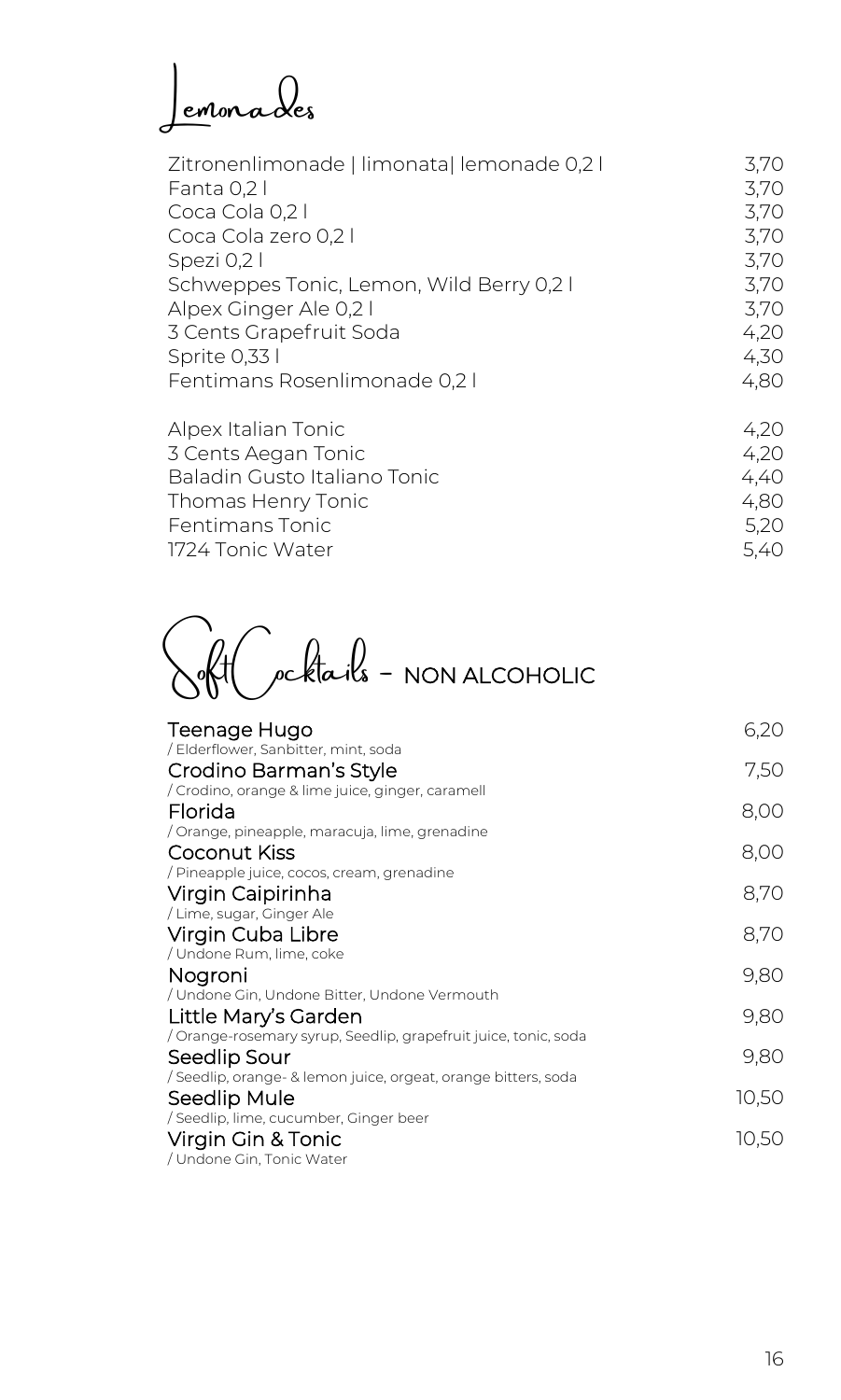$\sqrt{p}$ rits  $\&$  (  $p$ cktails

### "COCKTAIL"

Bis heute ist nicht genau geklärt, woher der Name Cocktail eigentlich stammt. Gemäß einer Erzählung hat das Mischgetränk seinen Namen den Hahnenkämpfen zu verdanken, bei denen der Besitzer des Siegerhahns dem getöteten Hahn die Schwanzfedern ausreißen durfte. Beim anschließenden Umtrunk wurde diese Trophäe mit einem Drink – "on the cock's tail" – begossen. Später nannte man diese, nach den Kämpfen gereichten Getränke, Cocktail.

Ancora oggi l'etimologia del nome cocktail non è del tutto chiara. La leggenda narra che la bevanda deve il suo nome ai combattimenti di galli, in occasione dei quali il proprietario del gallo vincente doveva strappare le penne di coda al gallo morto. La vittoria, e il trofeo, venivano quindi festeggiati con un drink: "on the cock's tail".

Col tempo la bevanda offerta dopo i combattimenti venne chiamata cocktail.

The origin of the word cocktail is unclear. One theory is that the name is derived from a tradition in cockfighting: The owner of the victorious animal would rip the feathers from the tail of the dead one and toast the trophy with a drink "on the cock's tail". These post-fight drinks are said to have then become known simply as cocktails.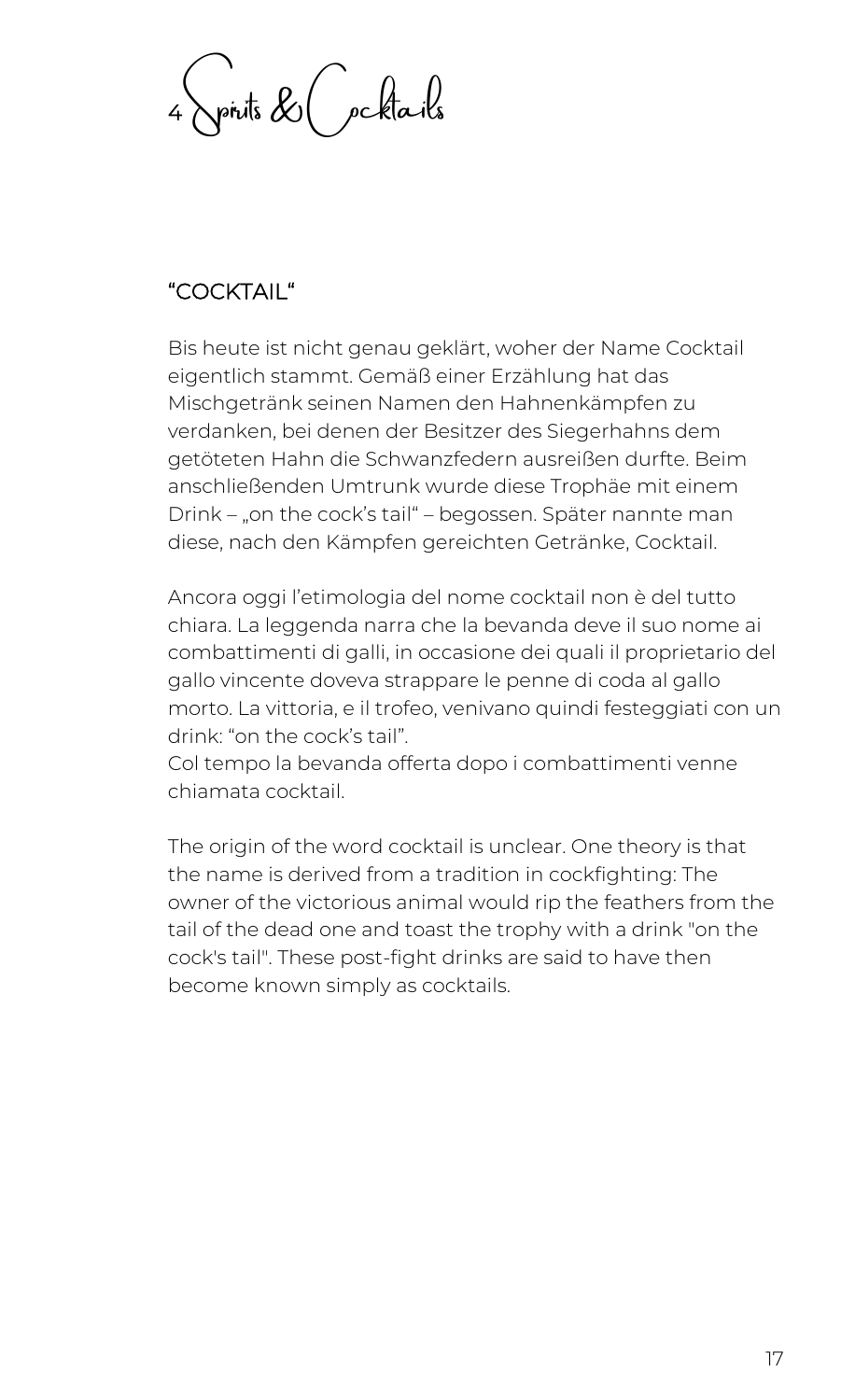

 $E$ LEMENT $\mathcal{N}$ ater

| <b>Arctic Monkey</b><br>/ Monkey 47 Gin, Ricola infused Vodka, lime,                                                                                           | 14,50                              |
|----------------------------------------------------------------------------------------------------------------------------------------------------------------|------------------------------------|
| Lemon grass - blue tea syrup, water<br>Ocean Sky<br>/ Gin, lime, maracuja & blue curacao-syrup, cranberry juice                                                | 11,50                              |
| ELEMENT $\mathcal{N}/\mathcal{N}$                                                                                                                              |                                    |
| <b>Twin Tonic</b><br>/ Homemade Gin, Homemade Tonic syrup,                                                                                                     | 14,50                              |
| Lemon juice, wild berry tea, lemon grass syrup, espuma<br>Fumetto<br>/ Rhum zu Plun, Antica Formula Vermouth,<br>HCR Shrub, Aromatic bitters, palo santo smoke | 14,50                              |
|                                                                                                                                                                |                                    |
| ELEMENT Fire                                                                                                                                                   |                                    |
| <b>Breath of Bhairav</b><br>/ Chili infused Mezcal, Anejo Tequila, lemon juice,<br>honey-hibiscus syrup, cranberry juice<br>Barman's punch                     | 14,50                              |
| / Aperol, orange & lime juice, caramel & ginger syrup,<br>Winter spice syrup, Rum Don Papa, ruby port                                                          | for 1 pax 12,50<br>for 2 pax 21,00 |
| ELEMENT Farth                                                                                                                                                  |                                    |
| Mavalá Amaro                                                                                                                                                   | 12,50                              |
| / Homemade Amaro<br>Tegroni<br>/ Homemade Gin, homemade Vermouth, homemade Bitter                                                                              | 15,00                              |
| ELEMENT <b>Apiut</b>                                                                                                                                           |                                    |

#### Man d'oro 18,000 de la contrata de la contrata de la contrata de la contrata de la contrata de la contrata de / Homemade limoncello, lemon juice, Patron anejo tequila, honey- rosebud syrup, palo santo smoke, curcuma tea, buttermilk

erhältlich ab 17.00 Uhr disponibile dalle ore 17.00 available from 17.00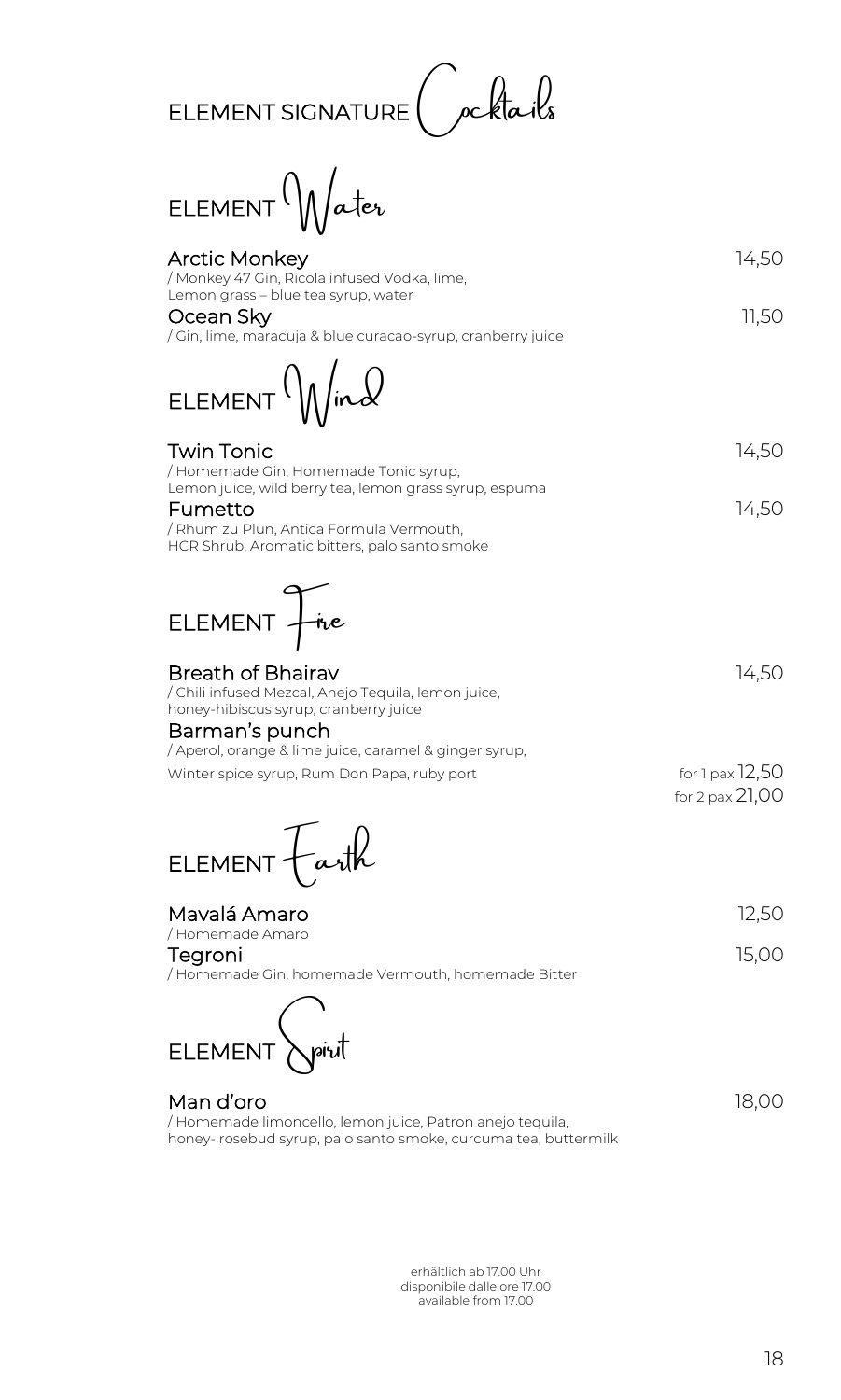AT -Signature Classics

| Mary's Garden                                                                    | 9.80  |
|----------------------------------------------------------------------------------|-------|
| / Orange-rosemary-syrup, grapefruit juice,<br>DOL Vermont, tonic water, Prosecco |       |
| Spicy Basil Smash                                                                | 10.50 |
| / Gin, lime, basil-syrup, chili syrup, basil leaves                              |       |
| Orange-Chili-Margarita                                                           | 10.50 |
| Tequila, Cointreau, fresh orange-& limejuice, chili-syrup                        |       |
| <b>ISI Royal</b>                                                                 | 11.00 |
| / Brandy, Grand Marnier, A-C-T shrub, lemon juice,                               |       |
| banana syrup, Seedlip, aromatic bitters, Weißbier                                |       |

AT -Signature Newcomers

| Shotcorn<br>/ Popcorn infused Rye Whiskey, lemon juice, orange juice,<br>beer-caramell-shrub, chocolate bitters, pinch of salt               | 12.50 |
|----------------------------------------------------------------------------------------------------------------------------------------------|-------|
| Capsaigin Fizz<br>/ Chili and red pepper infused Citrus Gin, lemon juice,<br>cucumber-pear-shrub, orange bitters, Soda                       | 12,50 |
| Bob's Barley<br>/ Worthy Park Jamaica Rum, Glenfiddich IPA Cask Whisky, lime,<br>Amarillo hop-passionfruit-syrup, orange bitters, hop espuma | 15,00 |
| High Tai<br>/ A Bierl Seppila, P.X. Sherry, lime juice, homemade Falernum,<br>mango-syrup, pineapple juice                                   | 15,00 |
| Kurkocolate<br>/ Cocoa nib infused Mezcal, curcuma infused Tequila, curcuma-nectar,<br>Walcher Gran Apricot, orange bitters, pinch of salt   | 17.00 |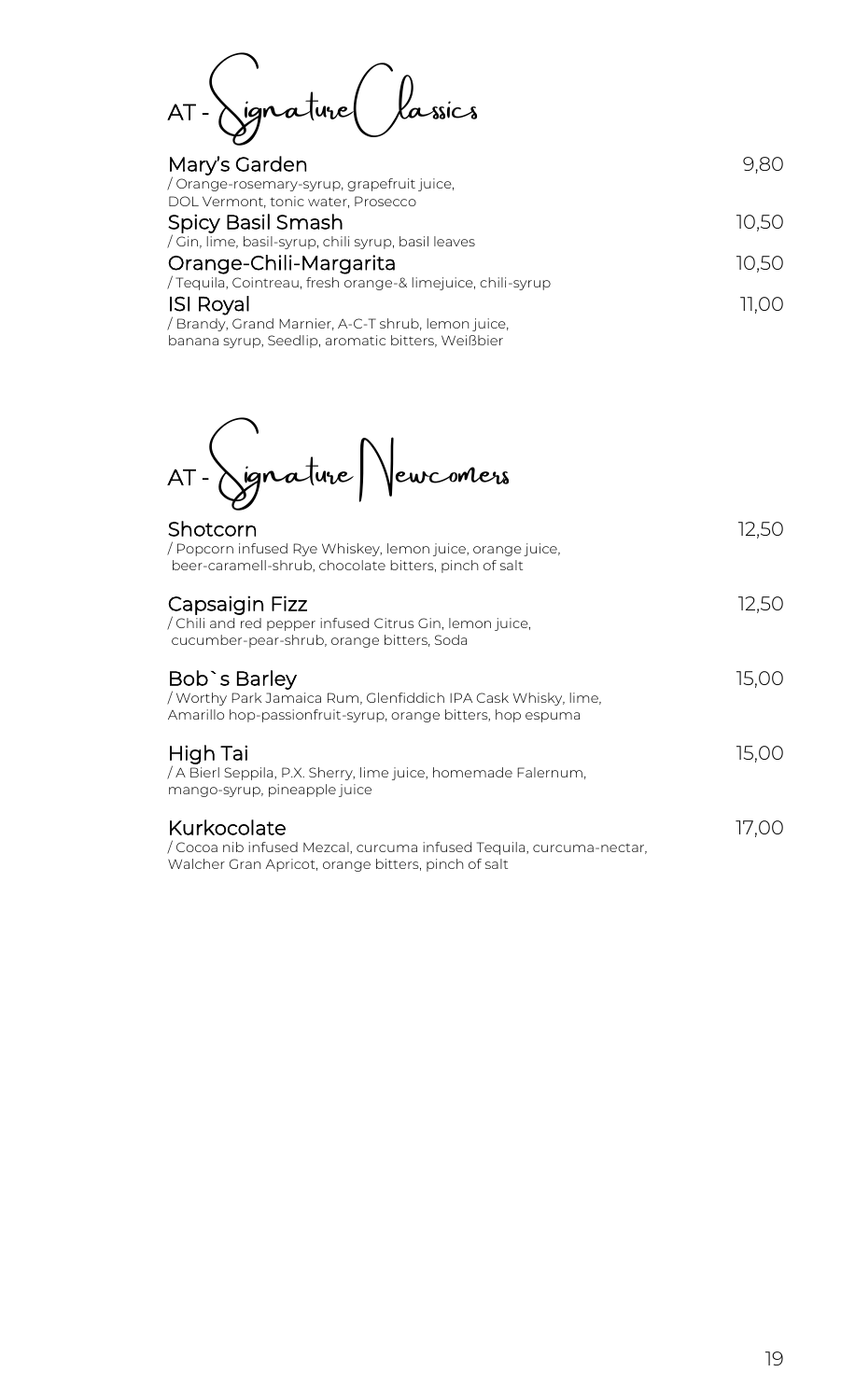$\mathcal{O}(1)$   $\mathcal{O}(1)$  SELECTION | 4 cl

| Absolut sweden           | 6.50  |
|--------------------------|-------|
| Belvedere Poland         | 8.00  |
| Kaufmann Hard Russia     | 10.00 |
| <b>Grey Goose France</b> | 11.50 |
| Stolichnaya Elit Russia  | 14.50 |

Vodka COCKTAILS

| Vodka Lemon<br>/ Vodka, lemonade                                  | 9.00 |
|-------------------------------------------------------------------|------|
| Moscow Mule                                                       | 9,80 |
| / Vodka, lime, cucumber, ginger beer                              |      |
| <b>Bloody Mary</b>                                                | 9,80 |
| / Vodka, tomato juice, lemon, Wourcester, salt & pepper, Tabasco  |      |
| Caipiroska                                                        | 9,80 |
| / Vodka, lime, sugar                                              |      |
| Cosmopolitan                                                      | 9.80 |
| / Vodka, Cointreau, lime, cranberry juice                         |      |
| Sex on the Beach<br>/ Vodka, peach tree, cranberry & orange, lime | 9.80 |
|                                                                   |      |

Tequila/Mezcal SELECTION | 4 cl

| Olmeca Tequila blanco (Mixto) Jalisco     | 5.80  |
|-------------------------------------------|-------|
| Kah Tequila blanco (100% Agave) Jalisco   | 8,00  |
| Patrón anejo Tequila (100% Agave) Jalisco | 14.50 |
| Tapatio extra anejo (100% Agave) Jalisco  | 31,00 |
| Mezcal Montelobos (100% Agave) Oaxaca     | 7.80  |
| Mezcal Zignum anejo (100% Agave) oaxaca   | 9,80  |

Tequila COCKTAIL SELECTION

| Margarita                                              | 9.80 |
|--------------------------------------------------------|------|
| / Tequila, Cointreau, lime juice, sugar                |      |
| Tequila Sunrise                                        | 9.80 |
| / Tequila, Juice of a ½ Lime, orange juice, grenadine. |      |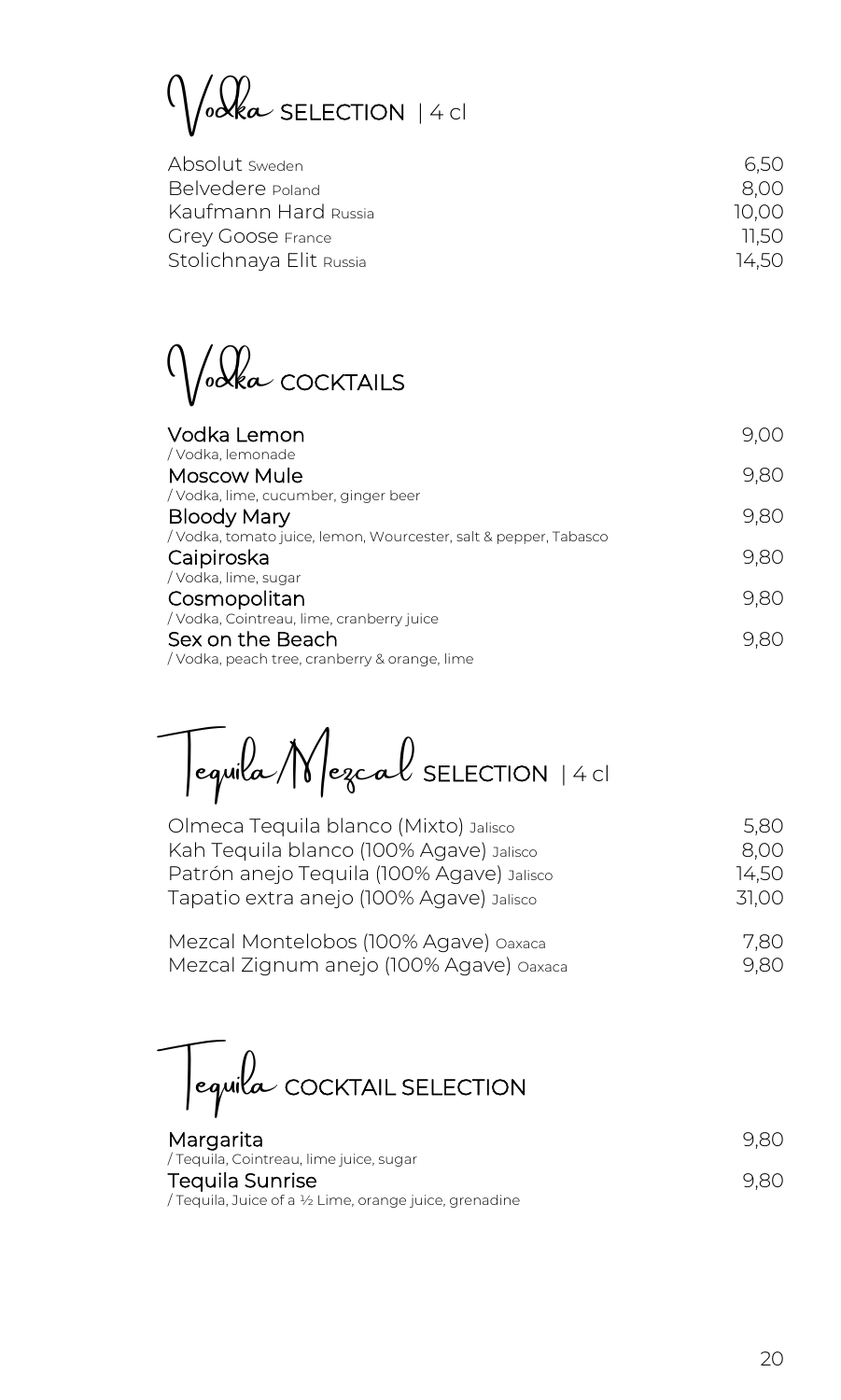# $G$ in SELECTION | 4 cl

| Bombay Sapphire England                        | 6,00  |
|------------------------------------------------|-------|
| Blue Jean Seppila Taisten/Tesido - South Tyrol | 7,00  |
| Malfy Rosa Italy                               | 7,50  |
| Windspiel Germany                              | 8,00  |
| Rutte Celery Holland                           | 8,50  |
| Hendrick`s scotland                            | 9,00  |
| Engine Italy                                   | 9,50  |
| Nest Gin south Tyrol                           | 10,00 |
| Blue Gin Austria                               | 10,50 |
| Gin Mare Spain                                 | 11,00 |
| Gin Mare Capri spain                           | 12,00 |
| KI NO BI Japan                                 | 12,50 |
| Roner Z44 South Tyrol                          | 12,50 |
| Edelschwarz south Tyrol                        | 12,50 |
| The Illusionist Germany                        | 12,50 |
| Amuerte red Belgium                            | 12,50 |
| Knut Hansen Germany                            | 13,00 |
| Monkey 47 Germany                              | 15,00 |
| Salzgin Zu Plun South Tyrol                    | 32,00 |
|                                                |       |

Gin & Tonic`s

| Bombay Sapphire & Thomas Henry Tonic  | 9,00  |
|---------------------------------------|-------|
| Blue Jean Seppila & Fentimans Tonic   | 10,00 |
| Malfy Rosa & Alpex Italian Tonic      | 10,50 |
| Windspiel & Baladin Tonic             | 11,00 |
| Rutte Celery & 3 Cents Aegan Tonic    | 11,50 |
| Hendricks & 3 Cents Aegan Tonic       | 12,00 |
| Engine & Baladin Tonic                | 12,50 |
| Nest Gin & Thomas Henry Tonic         | 12,50 |
| Blue Gin & Fentimans Tonic            | 13,50 |
| Gin Mare & 1724 Tonic                 | 14,00 |
| Gin Mare Capri & 1724 Tonic           | 15,00 |
| KI NO BI & 1724 Tonic                 | 15,50 |
| Roner Z44 & Baladin Tonic             | 15,50 |
| Edelschwarz & Alpex Italian Tonic     | 15,50 |
| The Illusionist & Alpex Italian Tonic | 15,50 |
| Amuerte red & 1724 Tonic              | 15,50 |
| Knut Hansen & 3 Cents AeganTonic      | 16,00 |
| Monkey 47 & Fentimans Tonic           | 18,00 |
| Salzgin & Thomas Henry Tonic          | 35,00 |
|                                       |       |

Alle Gins werden mit passendem oder mit dem von Ihnen gewünschten Tonic Water serviert. Tutti i Gin sono serviti con acqua tonica corrispondenti oppure a vostra scelta. All gins are served with matching tonic water or with your preferred.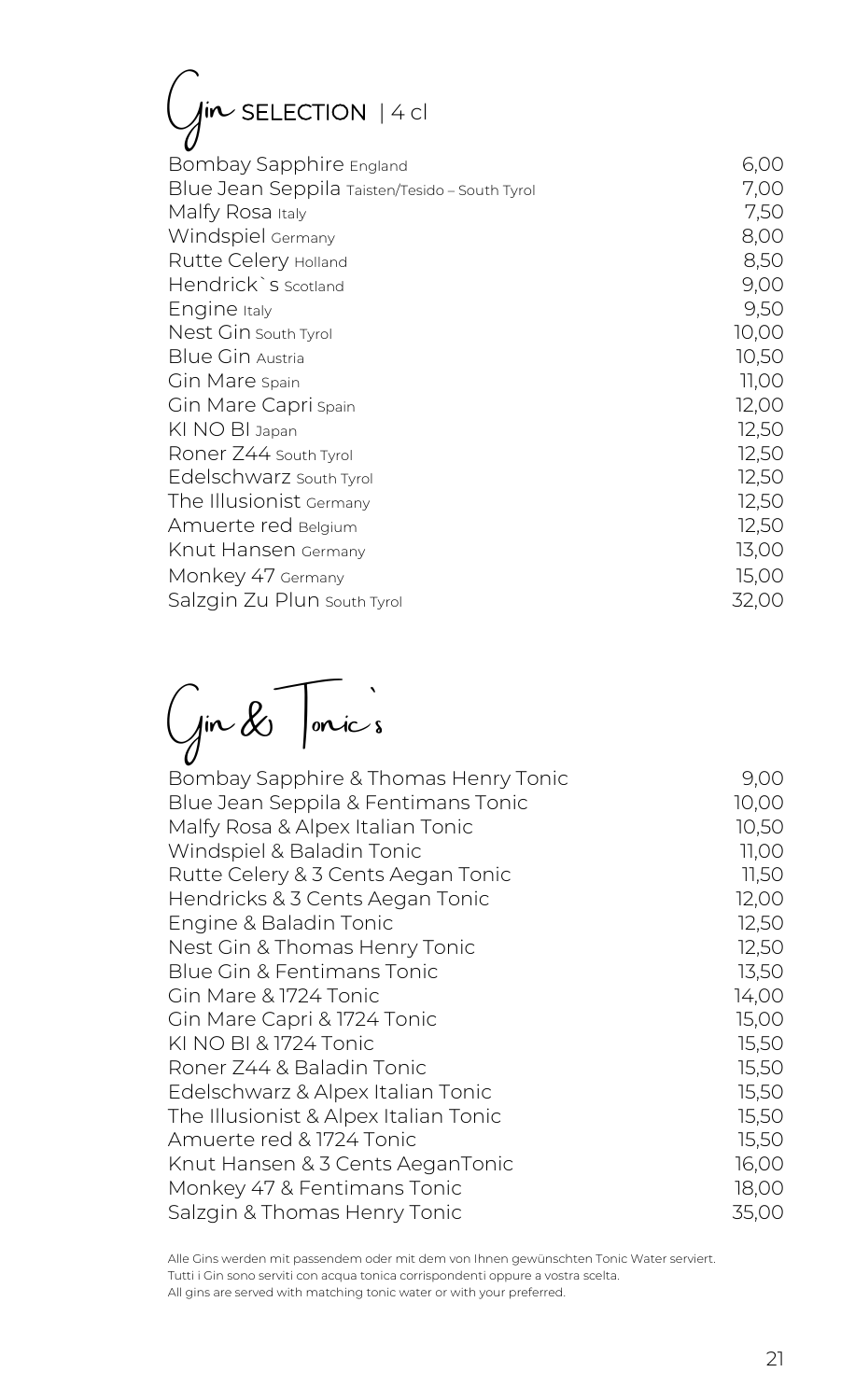| IIN COCKTAILS                                                    |       |
|------------------------------------------------------------------|-------|
| Martini Dry cocktail                                             | 8.8C  |
| / Gin, Vermouth dry                                              |       |
| Red Lion<br>Gin, Grand Marnier, orange- & lemon juice, grenadine | 9.20  |
| Gin Fizz<br>/ Gin, lemon juice, sugar, soda                      | 9,80  |
| <b>Bramble</b>                                                   | 9.80  |
| / Gin, lemon juice, sugar, Creme de Mure                         |       |
| Rhubarb Sour                                                     | 11.OC |
| Gin, lemon juice, rhubarb syrup, egg white, Angostura bitters    |       |

 $\n *Run* SELECTION | 4 cl\n$ 

| Worthy Park Single estate reserve Jamaica                 | 8,50  |
|-----------------------------------------------------------|-------|
| Don Papa Philippines                                      | 11,80 |
| Diplomatico res. Exclusiva venezuela                      | 12,30 |
| Plantation XO 20th anniversary Barbados                   | 14,00 |
| Rhum zu Plun südtirol                                     | 14,00 |
| Hampden Pure Single 2011 Jamaica                          | 14,80 |
| A.H. Riise Non Plus Ultra Very Rare Danish Virgin Islands | 15,00 |
| J. Bally 12 years Agricole Martinique                     | 15,50 |
| Rum Savanna Grand Arome 12y Reunion                       | 17,00 |
| Zacapa XO Guatemala                                       | 20,00 |
| Rhum Depaz Cuvée Prestige Agricole - Martinique           | 30,00 |
| Caroni Employees Special Ed. 1996 Trinidad                | 74,00 |
|                                                           |       |



| Daiquiri<br>/ Rum, fresh lime juice, sugar           | 9,50  |
|------------------------------------------------------|-------|
| Frozen Strawberry Daiquiri                           | 10,50 |
| / Rum, strawberries, lime juice, sugar<br>Cuba Libre | 9,50  |
| / Rum, lime, coke                                    |       |
| Caipirinha (ask for variations)                      | 10,50 |
| / Cachaca, lime, sugar                               |       |
| Mojito<br>/ Rum, lime, sugar, mint, soda             | 10,50 |
| Planter's Punch                                      | 10,50 |
| / White & brown rum, orange, pineapple, lime         |       |
| Pina Colada<br>/ Rum, pineapple, cocos, cream        | 10,50 |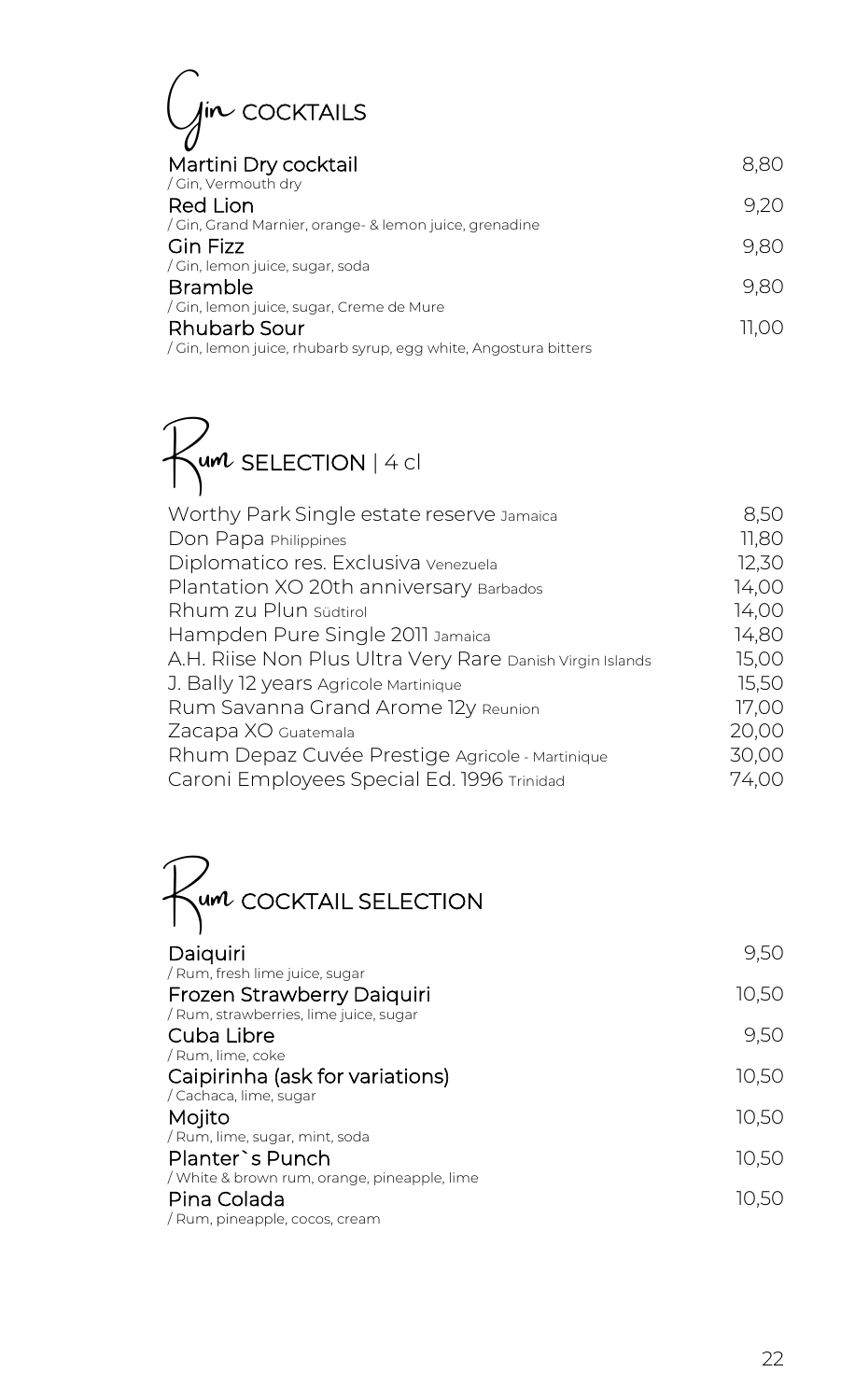Whisky SELECTION

| Single Malt Whiskys   4cl |  |  |  |  |
|---------------------------|--|--|--|--|
|---------------------------|--|--|--|--|

| Laphroig 10 years<br>Glenfiddich IPA beer cask     | 8,80<br>9,80 |
|----------------------------------------------------|--------------|
| Dalwhinnie 15 years                                | 10,50        |
| Oban 14 years                                      | 12,50        |
| The Balvenie Caribbean cask 14 years rum cask      | 12,50        |
| Ardbeg 10 years                                    | 12,50        |
| Lagavulin 16 years                                 | 14,50        |
| Puni Alba South Tyrol 3 years                      | 14,50        |
| <b>Highland Park Valkyrie</b>                      | 15,00        |
| Glenmorangie 18 years                              | 22,00        |
| Glenfiddich Age of Discovery 19 years Madeira cask | 27,00        |
| Higland Park 18 Years                              | 28,00        |
| Japan Whiskys   4 cl                               |              |
| Nikka from the barrel blended                      | 12,00        |
| Ichiro's Malt & Grain blended                      | 16,00        |
| Nikka Japan Whisky Pure/vatted malt                | 20,00        |
| Blended Scotch Whiskys   4cl                       |              |
| Dimple 15 years                                    | 11,00        |
| Johnny Walker Blue Label                           | 35,00        |
| Irish Whiskeys $ 4$ cl                             |              |
| Tullamore Dew                                      | 8,80         |
| Jameson                                            | 9,50         |
| Bourbon Whiskeys   4 cl                            |              |
| Four Roses Kentucky Straight                       | 7,80         |
| Jim Beam Kentucky Straight                         | 8,30         |
| Jack Daniel 's Tennessee Old No. 7                 | 9,80         |
| Rittenhouse Rye                                    | 8,30         |
| Canadian Whisky   4 cl                             |              |
| Canadian Club Barrel Blended                       | 7,80         |

Whisky COCKTAIL SELECTION

| Whisky Cola                                              | 9.50  |
|----------------------------------------------------------|-------|
| Whisky Sour                                              | 10.00 |
| / Bourbon, lemon juice, sugar, eggwhite, Angostura       |       |
| Lynchburg Lemonade                                       | 10.00 |
| /Jack Daniel 's, Cointreau, lemon juice, sugar, lemonade |       |
| Peter's Moustache                                        | 10.50 |
| Ardbeg, honey-cardamom syrup, Ginger Ale, Prosecco       |       |
|                                                          |       |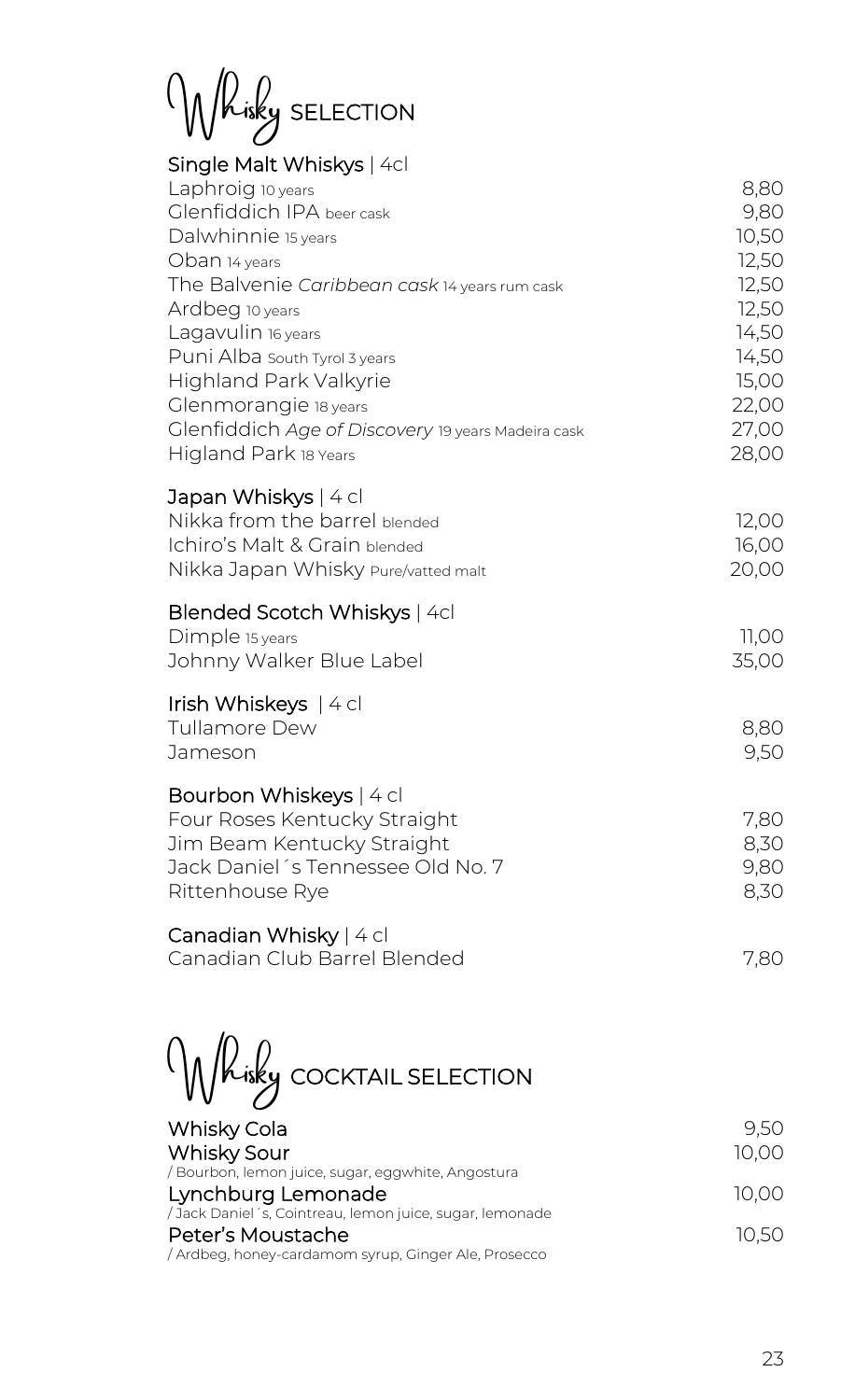

Brandy SELECTION | 4 cl

| Vecchia Romagna eticchetta nera | 4.90  |
|---------------------------------|-------|
| Carlos L                        | 6.80  |
| Amistar Peter Sölva south Tyrol | 12.50 |
| Arzente Jacopo Poli             | 13.50 |
|                                 |       |

*pgnac* SELECTION

| Remy Martin VSOP        | 4 <sub>c</sub> | 10.00  |
|-------------------------|----------------|--------|
| Francois Voyer Napoleon | 4c             | 14,50  |
| Tesseron XO Ovation     | 4c             | 17,00  |
| Hennessy XO             | 4c             | 34,00  |
| Paul Giraud Tres Rare   | 4c             | 40,00  |
| Remy Martin Louis XIII  | 2c             | 99,00  |
| Remy Martin Louis XIII  | 4c             | 190,00 |
|                         |                |        |

Armagnac SELECTION | 4 cl

Bas Armagnac Montesqieu 10,50 Bas Armagnac L'encantada 1973 34,00

 $\overline{\mathcal{A}}$ lva $\overline{\mathcal{A}}$ os | 4 cl

Calvados Morin – Selection 8,80

 $\frac{1}{\sqrt{2}}$ isco | 4 cl

Tabernero mosto verde 8,50

 $\parallel$ bsinth  $\parallel$  4 cl

La Fée Parisienne 1990 (1990) 1990 (1990) 1990 (1991) 1990 (1991) 1990 (1991) 1990 (1991) 1990 (1991) 1990 (19

 $\alpha$ ke | 4 cl

Mii No Kotobuki Biden 1999 7,00